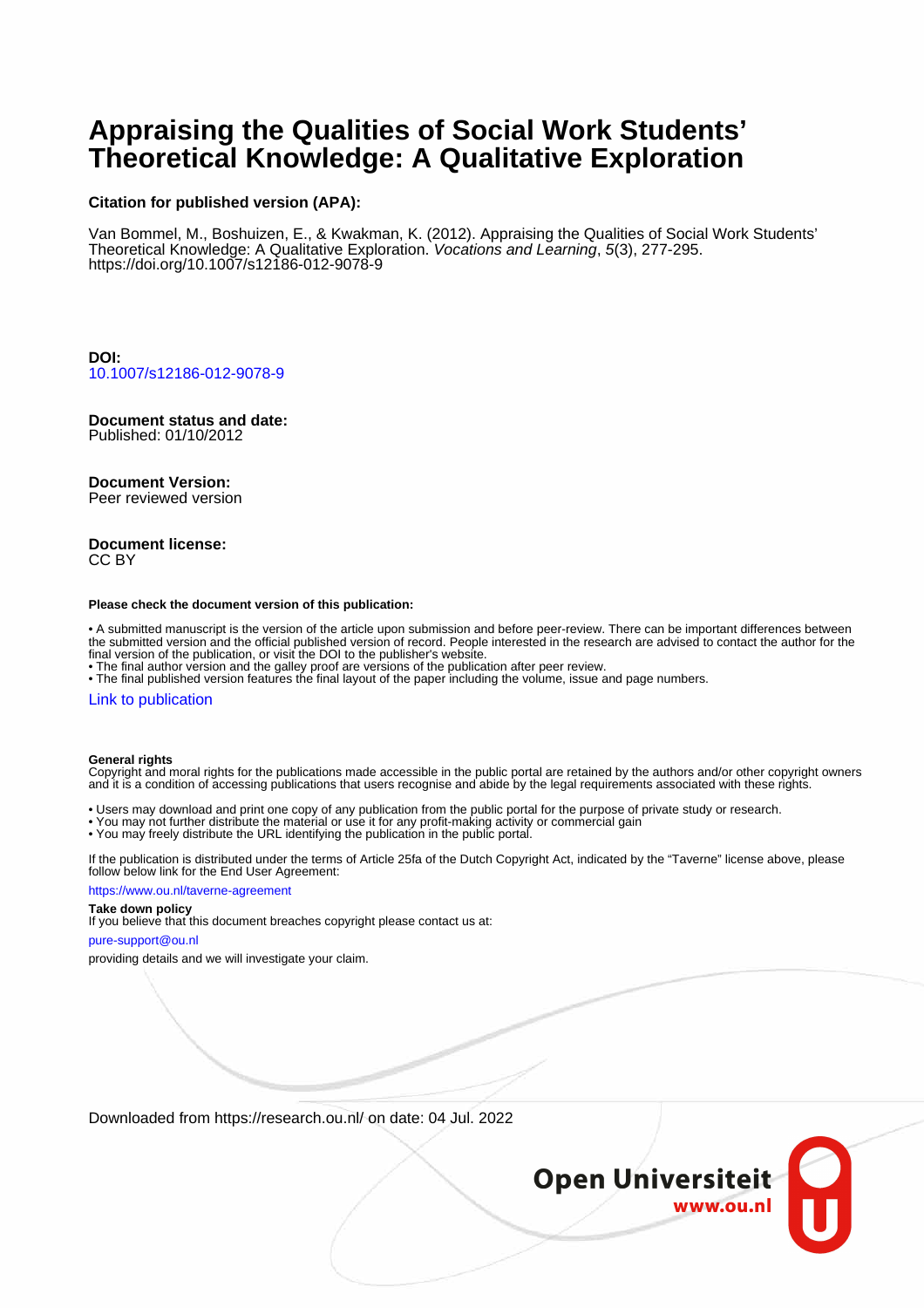Appraising the Qualities of Social Work Students' Theoretical Knowledge:

A Qualitative Exploration

Marijke van Bommel

Henny P.A. Boshuizen

Kitty Kwakman

Author created version of article in *Vocations and Learning* / DOI **10.1007/s12186-012-9078-9**

M. van Bommel (corresponding author)

HAN University of Applied Sciences, P.O.Box 6960, 6503 GL Nijmegen, The Netherlands. E-mail: Marijke.vanBommel@han.nl

H. P. A. Boshuizen Open University Netherlands.

K. Kwakman Zuyd University of Applied Sciences, The Netherlands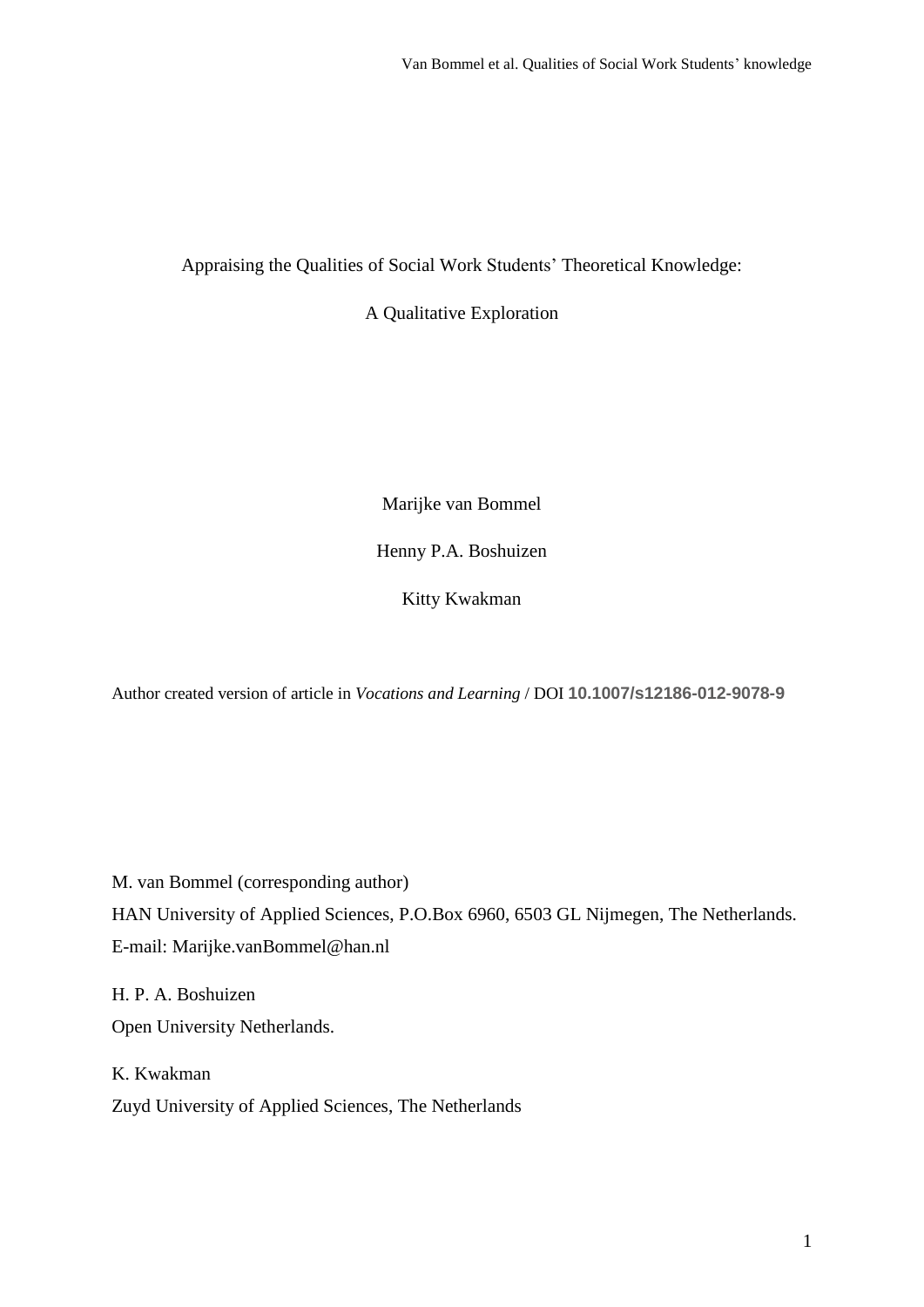# **Abstract**

Higher professional education aims to prepare students for entering practice with an adequate theoretical body of knowledge. In constructivist programmes, authentic learning contexts and self-directed learning are assumed to support knowledge learning and the transition from education to practice. Through an in-depth exploration, this case study aimed at defining and assessing the qualities of social work students' theoretical knowledge at initial qualification. Participants were final-year bachelor's students (n=18) in a constructivist professional programme of social work. Students' knowledge concerning a real-life practical case was elicited through an interview and a form of concept mapping. A six-step procedure was used for a qualitative appraisal of students' knowledge with the assistance of seven expert teachers. During this procedure an instrument for analysing knowledge qualities was developed, comprising 13 aspects representing four features of expert knowledge: *extent*, *depth*, *structure*, and *critical control*. Results showed that 13 students received high appraisals for their knowledge extent and depth. Only 4 students received high appraisals for knowledge structure and critical control. 5 Students who received overall lower appraisals seemed inhibited to show their knowledge qualities by preoccupations with self-concerns about their own professional role. Conclusion is that the majority of students needs more learning support for knowledge structure and critical control than offered by their constructivist programme. Further research is needed into the personal factors that influence students' theoretical knowledge learning and which knowledge qualities can be reached by young adults in a four year educational programme.

**Keywords** Theoretical knowledge – Higher professional education - Social work - Qualitative research – Constructivist education.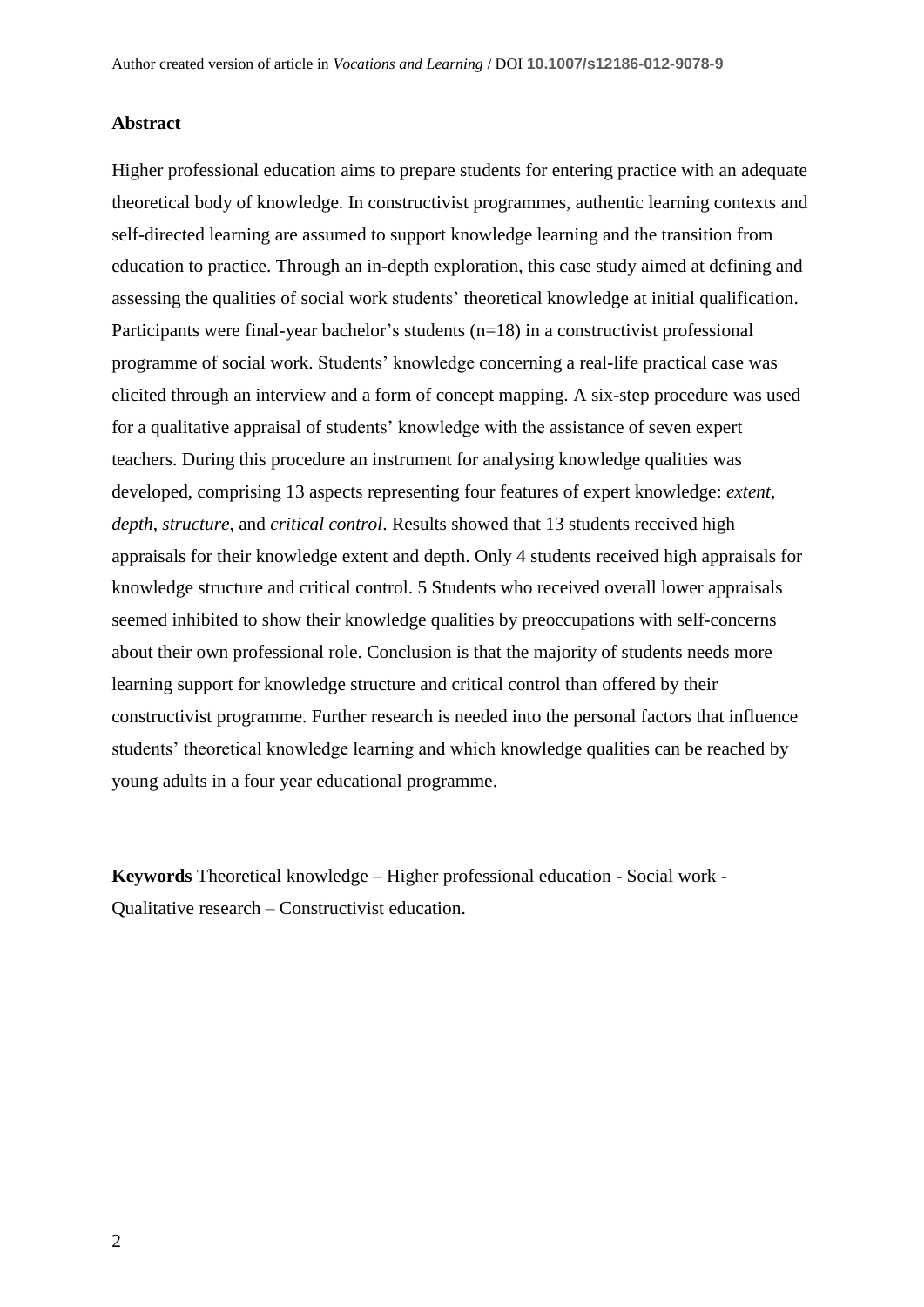## **Theoretical knowledge in constructivist education**

In higher professional education *theoretical knowledge* is an important part of the professional knowledge base that is required for initial qualification. Theoretical knowledge consists of facts, concepts, principles and theories, and is important for two reasons (Novak 1998; Tynjälä 2009). First, to do the job well: to understand what happens and why, to make informed decisions of what actions to take, to account for choices and results and to seek improvements (Bereiter 2002; Eraut 2004). Second, to examine practice critically in order to seek improvements (Edwards 1998).Theoretical knowledge is an integral part of professional knowledge, along with *practical/experiential knowledge* residing in skills, and *self-regulative knowledge* that includes metacognition and self-reflection (Tynjälä 2009). During education, connecting theoretical and other forms of professional knowledge is not easy, nor without effort. Yet it is deemed essential for high quality practice performance (Eraut 1994). Therefore the field of our study, social work education, has a long tradition of using authentic learning contexts, of incorporating substantial periods in practice, and of encouraging active ways of learning. Authentic problems and tasks and active, self-directed learning have been used in various constructivist instructional designs: casework, project-, problem-, and competency-based learning (Biggs 2003; Lave 2009; Moust and Schmidt 1998; Simons, Van der Linden and Duffy 2000; Van Merriënboer 1997). Authentic learning contexts and active, self-directed learning are assumed to help students make the transition from education to work and prepare them for life-long learning. (Lave 2009; Tynjälä 2009; Simons et al. 2000). Recently, doubts have been expressed about the effects of authentic contexts and self-directed learning on the quantity and quality of students' theoretical knowledge. Will students acquire a solid knowledge base or only skills to look things up? Is the focus on instrumental application of knowledge too strong, at the cost of knowledge as a system-of-meaning in itself (Maton and Moore 2010; Wheelahan 2010)? Is it better to offer students direct knowledge instruction (Kirschner, Sweller and Clark 2006)? Tobias and Duffy (2009) state that these questions are not yet answered by empirical research in real-life education. These critiques in combination with a lack of empirical evidence induced us to explore the qualities of students' theoretical knowledge after attending a constructivist social work programme in a Dutch university of applied sciences. The aim of this study was to find ways to appraise students' theoretical knowledge for its suitability for entering practice. We examined the following questions: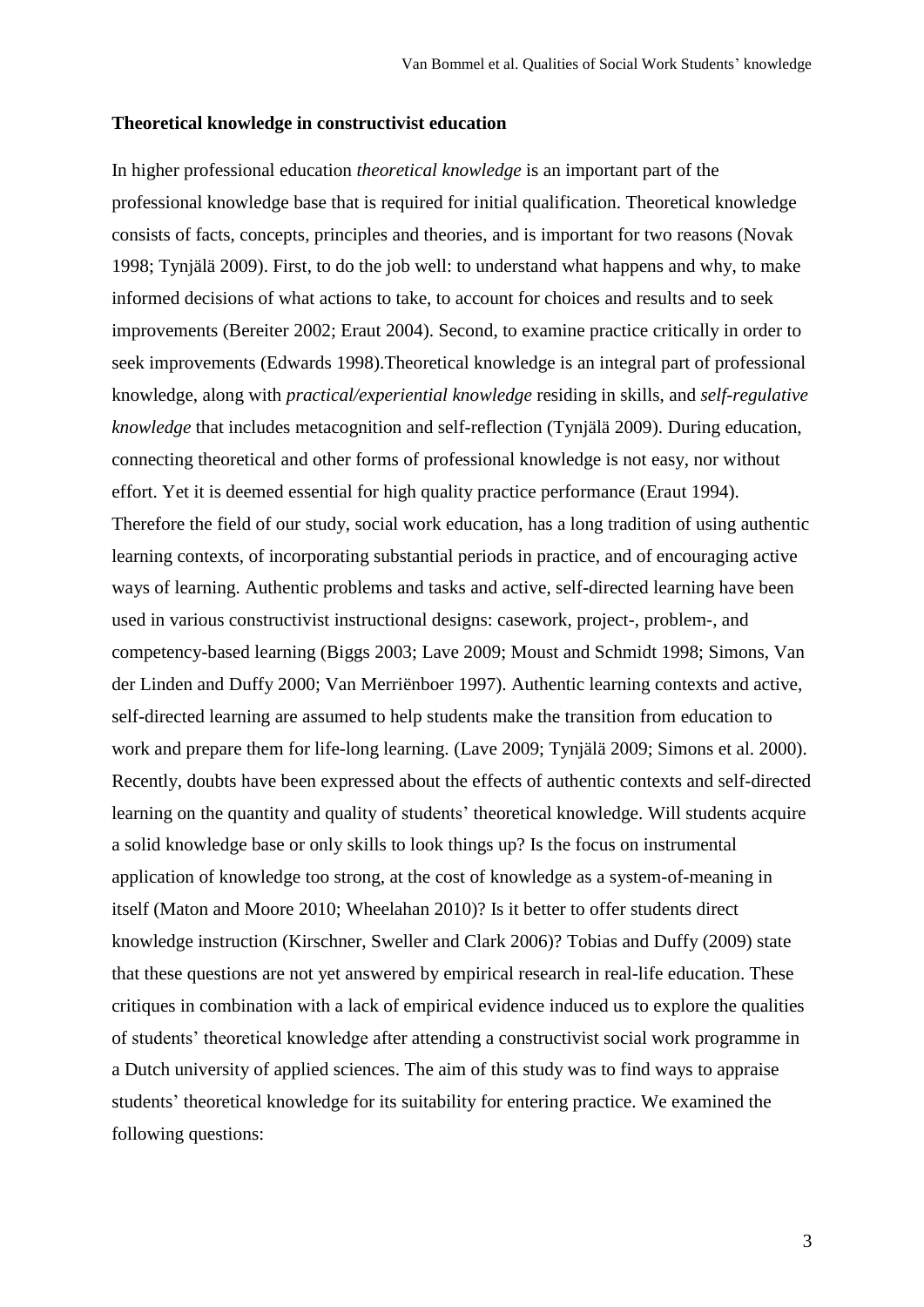*What are the qualitative features of social work students' theoretical knowledge at the end of a constructivist professional bachelor's programme? To what extent are these features in accordance with demands on theoretical knowledge as part of professional knowledge at initial qualification?*

A few words need to be added on the context of our study. In the Netherlands social work is taught by universities of applied sciences. Social work is not an academic discipline in itself. The core of its body of knowledge is derived from several academic disciplines such as psychology, sociology, psychopathology, pedagogy and philosophy , including worldviews, values and moral/ethical considerations. The social work body of knowledge also includes factual knowledge of societal and work conditions, including legislation, policies, protocols, financial resources (Cosis Brown 1996; Parton and O'Byrne 2000; Sectorraad HSAO 2008). Besides this core knowledge, specialist knowledge is available for many different work field contexts and clients , specific problems, intervention methods and evidence of their effectiveness (Otto, Polutta and Ziegler 2009; Van Ewijk 2010). Students' choices, for example of work field for internship and minor, define which part of this specialist knowledge is learned.

# **Social work knowledge**

In social work, the role and status of theoretical knowledge is determined by the domain's illstructured and normative character. Social work situations are complex and highly specific, with unique combinations of actors and influencing factors that make full understanding virtually impossible (Strasser and Gruber 2004; Payne 2009). Social workers deal with multiple dilemmas arising from conflicting interests, values, and goals between individuals, groups and society at large. For example in combining care and control in forensic psychiatry or in deciding whether or not to intervene in youth care (Parton and O'Byrne 2000; Payne 2009; Van Ewijk 2010). Social work's body of knowledge contains a variety of approaches. It offers no single prescriptions for how to think or act, but multiple explanations and solutions. Circumstances for knowledge application vary considerably from one instance to another. Interventions must be negotiated with clients and in accordance with ethical and legal demands. (Parton and O'Byrne 2000; Payne 2009; Spiro and DeSchryver 2009; Otto et al. 2009). A social worker's theoretical knowledge is a repertoire from which an appropriate selection needs to be made (Eraut 1994). Spiro and DeSchryver (2009) state that in an ill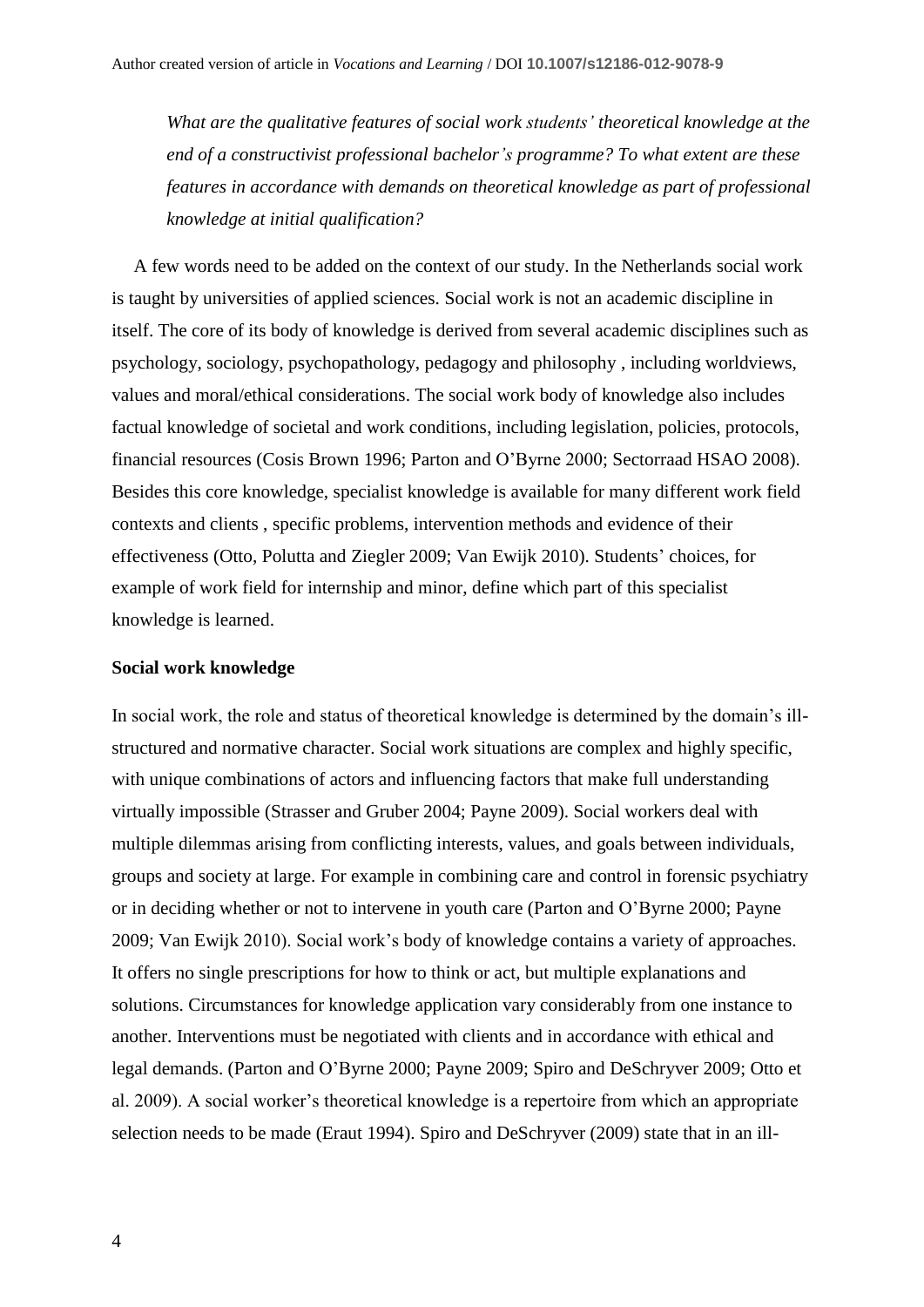structured domain knowledge must be combined and adapted to unique situations and people, an essentially constructive process.

# **Learning social work knowledge: personal and situated**

In theories of professional development learning theoretical knowledge is seen as an integral part of becoming a professional. Professional development is a highly personal and interactive process which is situated in the context of physical actions and professional communities (Daley 2001; Dall'Alba and Barnacle 2007; Hager and Hodkinson 2009). Professional knowledge cannot be separated from the learner as a person. "Knowing is inhabitated; we cannot step outside it. But it is also transformative - it can change who we are." (Dall'Alba and Barnacle 2007, p. 682). In professions like social work, counselling, or teaching, a professional's personal characteristics, values and involvement highly influence the quality of interactions and thus professional effectiveness (Strasser and Gruber 2004; Otto et al. 2009; Van Ewijk 2010). The integral character of professional development requires that theoretical knowledge is learned simultaneously with other forms of professional knowledge such as practical and self-regulative knowledge (Lave 2009; Tynjälä 2009). During professional education, theoretical knowledge needs to be connected to real practice, making use of the affordances for learning of the workplace in combination with formal educational activities (Billett 2001; Eraut 2012; Lave 2009; Wenger 1998). Social work knowledge is about people and their problems in life, but it is more than just daily-life personal experience. For a professional, knowledge of single occasions is not enough. Multiple experiences make students move beyond what Bereiter (2002) calls *episodic* knowledge: the memory of personally experienced events and reasoning by analogy and association. Students need to experience many different real-life situations to develop the ability to detect patterns of resemblance and connect these to theoretical explanations (Spiro and DeSchryver 2009). However, both the personal and situated way of learning theoretical knowledge constructivist education are criticized. They emphasise the instrumental use of knowledge which inhibits paying enough attention to knowledge as a system of meaning in itself (Wheelahan 2010). As Eraut (1994) states, introducing knowledge only when it is required "destroys its coherence, leads to an uncritical, half-understood acceptance of ideas, and avoids practice in the appropriate selection of knowledge from the repertoire." (p. 120). Such knowledge does not enable critical examination of practice (Edwards 1998; Wheelahan 2010). Furthermore, situated and personal ways of learning are very time-consuming and lead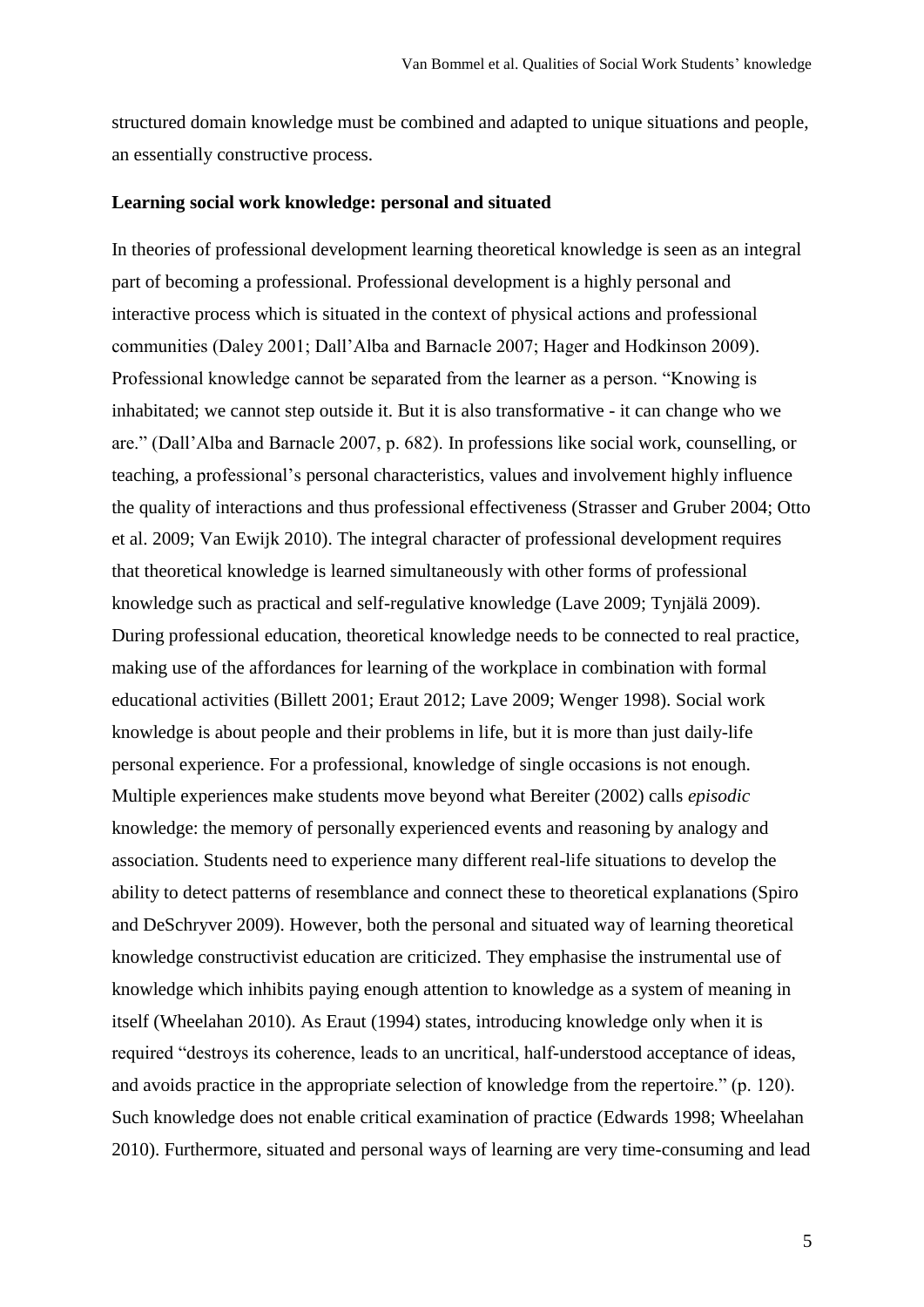to constant dilemmas of dividing available time over content. This leads to the question what can be expected of students' theoretical knowledge in a four year programme.

# **Defining knowledge qualities for initial qualification**

Research on expertise development offers four useful concepts to examine knowledge qualities: knowledge extent, depth, structure and critical control (Alexander 2003; Bereiter and Scardamalia 1993; Eraut 1994; Schmidt and Boshuizen 1993). *Knowledge extent* and *depth* refer to the amount of knowledge: the range of topics (extent) and how much is known about each topic (depth). Experts have a wide and deep knowledge base, which allows them to act quickly and accurately, without overlooking important elements of a problem or situation (Boshuizen 2004). *Knowledge structure* refers to the coherence of knowledge as a system-of-meaning in itself (Wheelahan 2010). Experts have meaningfully interrelated knowledge networks. Such structures facilitate knowledge activation and application, especially in stressful real-life circumstances under time-pressure (Eraut 1994). In illstructured domains like social work, knowledge structures do not contain hierarchical, predictive relations but rather patterns of reciprocal influences with more or less explanatory power. (Eraut 1994; Parton and O'Byrne 2000; Strasser and Gruber 2004). *Critical control*  concerns keeping one's knowledge up to date. As expertise develops, knowledge tends to become routinized, intuitive and implicit or, ultimately, tacit and very difficult to explicate (Schön 1983). Critical control has become more important with increasing speed of knowledge development and professionals being expected to participate in knowledge development (Bereiter 2002; Wenger 1998). In social work, the call for more evidence-based practice and accountability increased the demands on reflexivity and critical control over knowledge (Otto et al. 2009; Taylor and White 2000).

We used these four qualities of expert knowledge to formulate what is expected of the theoretical knowledge of starting social workers. Social work is a broad domain, therefore a social worker's knowledge needs to be extensive in order to assess problems and situations without overlooking important elements. A range of situational facts about people and their circumstances, the agency's and country's policies, protocols, financial resources and legislation needs to be covered, as well as generic core knowledge of human development, behaviour and interaction, intervention approaches, values and worldviews. When knowledge needs to be broad, depth cannot be reached for all topics alike. Knowledge depth is required for the above described generic core knowledge at three work levels: micro/client,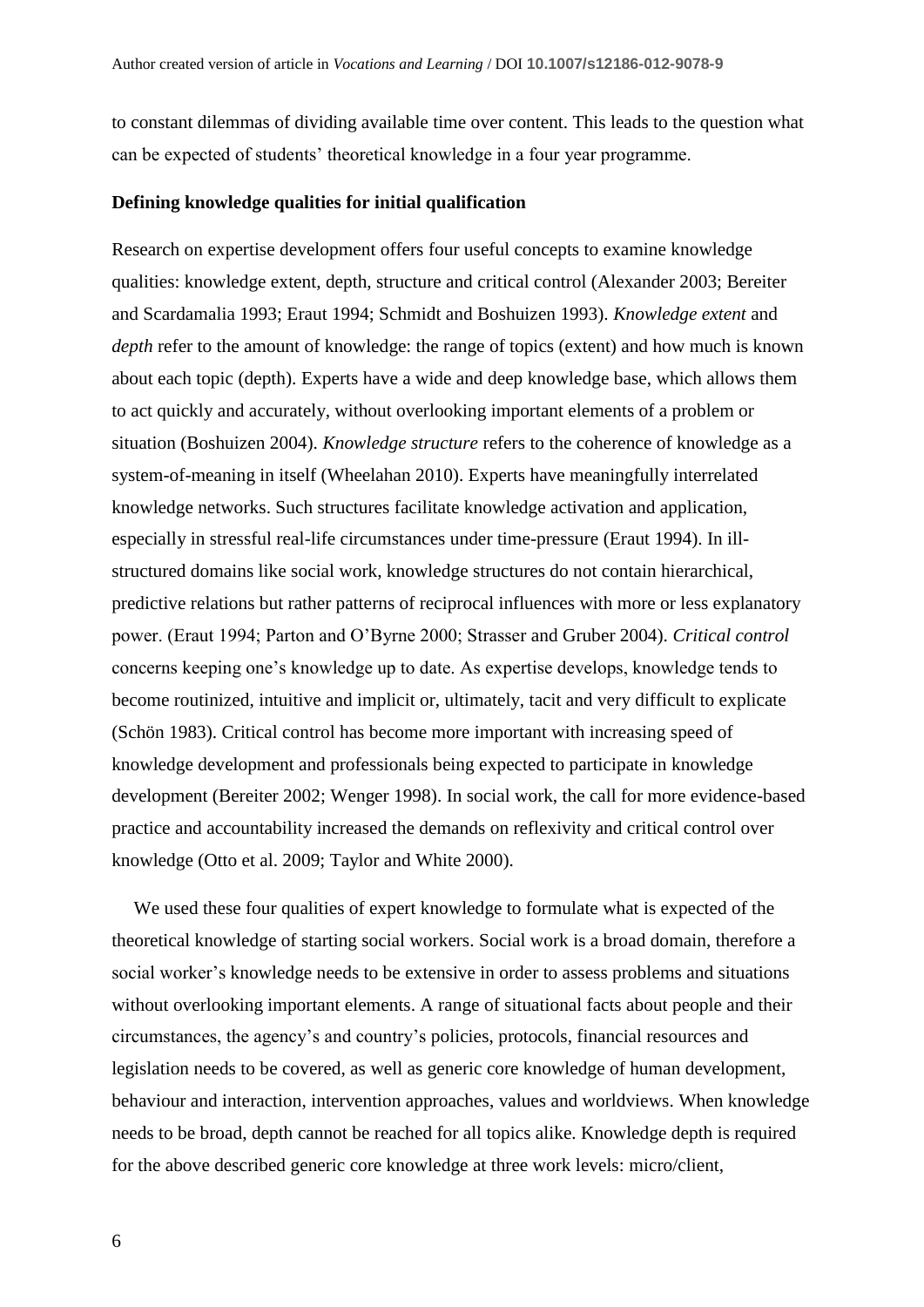meso/agency, and macro/society. Knowledge depth as in specialisation can only be expected for a limited number of subjects, such as specific age groups, problems and intervention methods. Knowledge structure is needed for the generic core knowledge. First, as a prerequisite for analysing people's complex circumstances, problems and behaviours including consideration of the interplay between the three work levels – clients, agency and society. Second, for underpinning choices of interventions and explaining and evaluating their outcomes. Critical control is wanted for critical analysis of practice and for ongoing professional development. These considerations were the starting point for the method design in our study.

# **Method**

The present study is an explorative multiple case study (Yin 2003), using qualitative methods. A combined inductive/deductive approach (Corbin and Strauss 2008; Miles and Huberman 1994) was used, employing social work experts to define detailed standards for demands on students' professional knowledge at initial qualification. Quantification of qualitative data was included in the analysis (Chi 1997).

# Participants

Participants were 18 students of the Institute of Social Studies of HAN-University of Applied Sciences, equally divided over three professional bachelor's programmes of Social Work: Cultural and Social Education (*n* = 6); Social Educational Care (*n* = 6); Social Work and Services ( $n = 6$ ). All students volunteered to participate, 3 spontaneously after an invitation by e-mail,15 after encouragement by teachers who were asked by the researchers to invite students they looked upon as representative. All participants (15 females and 3 males) were in their final year, 17 students varying in age from 20 to 24 years, 1 student aged 27. Secondary vocational education was the prior education of 8 students, and 10 students had attended general secondary education. Students' grade-point averages varied from 6.6 to 8.3 on a 10-point scale. In respect to gender, age, prior education and grade-point averages the participants were representative for the student population (*n*=205) of our case study. Their programmes had a constructivist design, using authentic learning contexts and self-directed learning. About one third of the programme was situated in practice.

# **Instruments**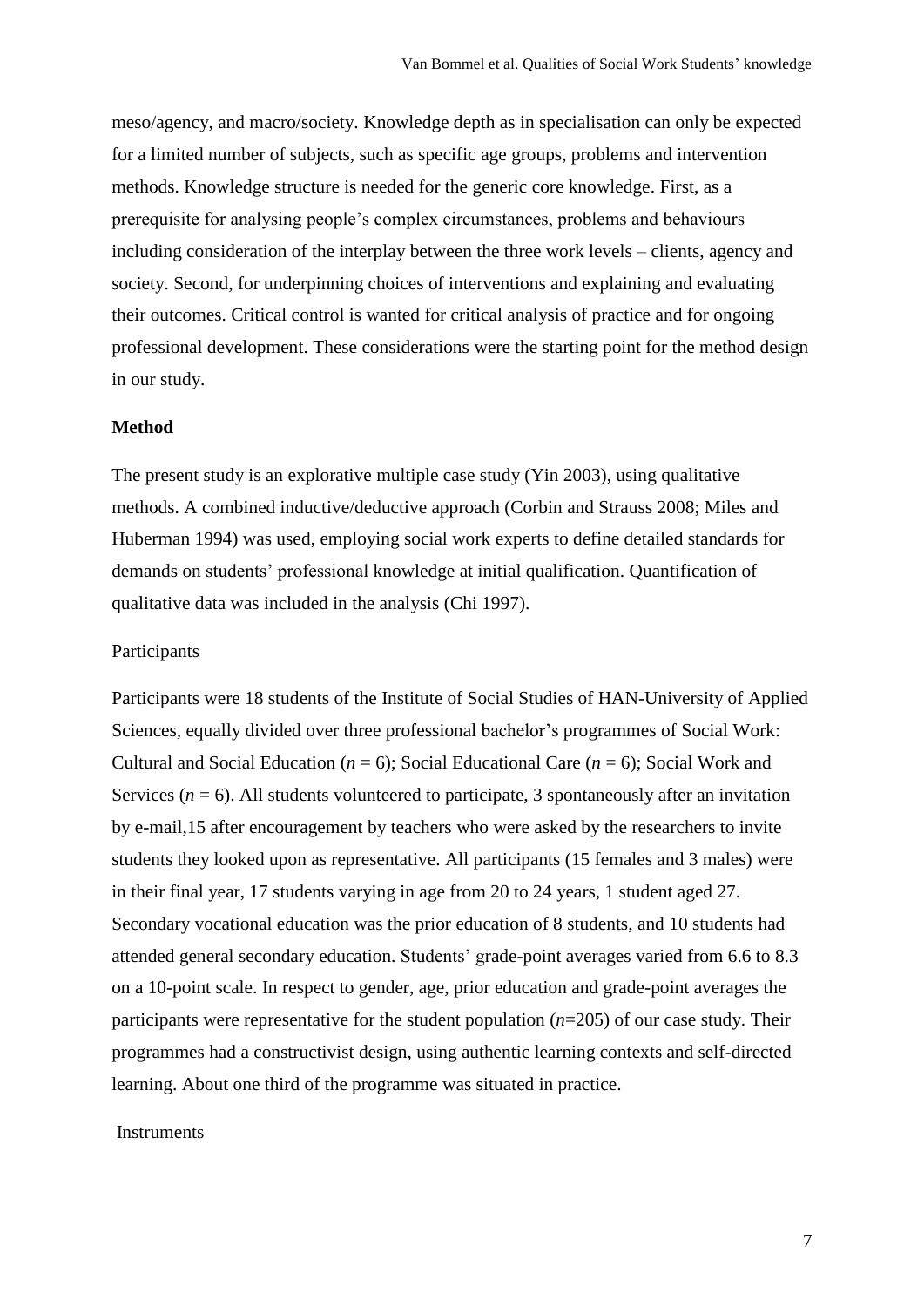Two instruments were used to elicit students' knowledge: a semi-structured qualitative interview (Rubin and Rubin 2005), and a visual mapping task resembling concept mapping (Novak 1998). In the visual mapping task a third instrument, a domain knowledge list, was used to offer students an opportunity to recognise knowledge they had not recalled spontaneously. This domain knowledge list was compiled by the researchers from overviews of social work theory for bachelor's programmes and validated by experts from education (*n*  $= 13$ ) and practice ( $n = 20$ ) who declared the knowledge list to be a compact representation of social work's theoretical knowledge base (Anonymous). In order to capture students' theoretical knowledge as applied in a real-world situation, the interview and the visual mapping task were about a case from the students' own practices, and aimed at eliciting –in an unobtrusive way– as much knowledge as possible in the context of a student's own specific case.

# Data gathering procedures

Participants were asked to prepare themselves by bringing a case from their own practice which they had experienced as difficult, or challenging. All participants were interviewed by the same interviewer (the first author). Each session had the same order: (1) interview, and (2) visual mapping task.

Opening question for the interview was to describe the own case as detailed as possible, followed by probes for elaboration and follow-up questions about predetermined topics, if these were not mentioned spontaneously: clients and their situation, problem explanations, own actions and results, which actions the students –in retrospect– would now have taken, and which knowledge they had missed at the time of the case (Rubin and Rubin 2005). An open atmosphere was created, to avoid that students felt like being tested. Throughout the interviews, the interviewer avoided judgmental reactions. All interviews were transcribed verbatim.

In the visual mapping task students were asked to arrange what they thought were important elements in their case-description on a large sheet of paper (paper format A1). Next they were asked to connect these elements and describe the nature of the connections, while thinking aloud. The interviewer encouraged them to write down utterances about connections between elements, using the students' own wordings. This was done because concept mapping is a difficult task to perform without prior training (Ruiz-Primo 2004). All thinkaloud utterances were transcribed verbatim. After finishing the mapping task, the students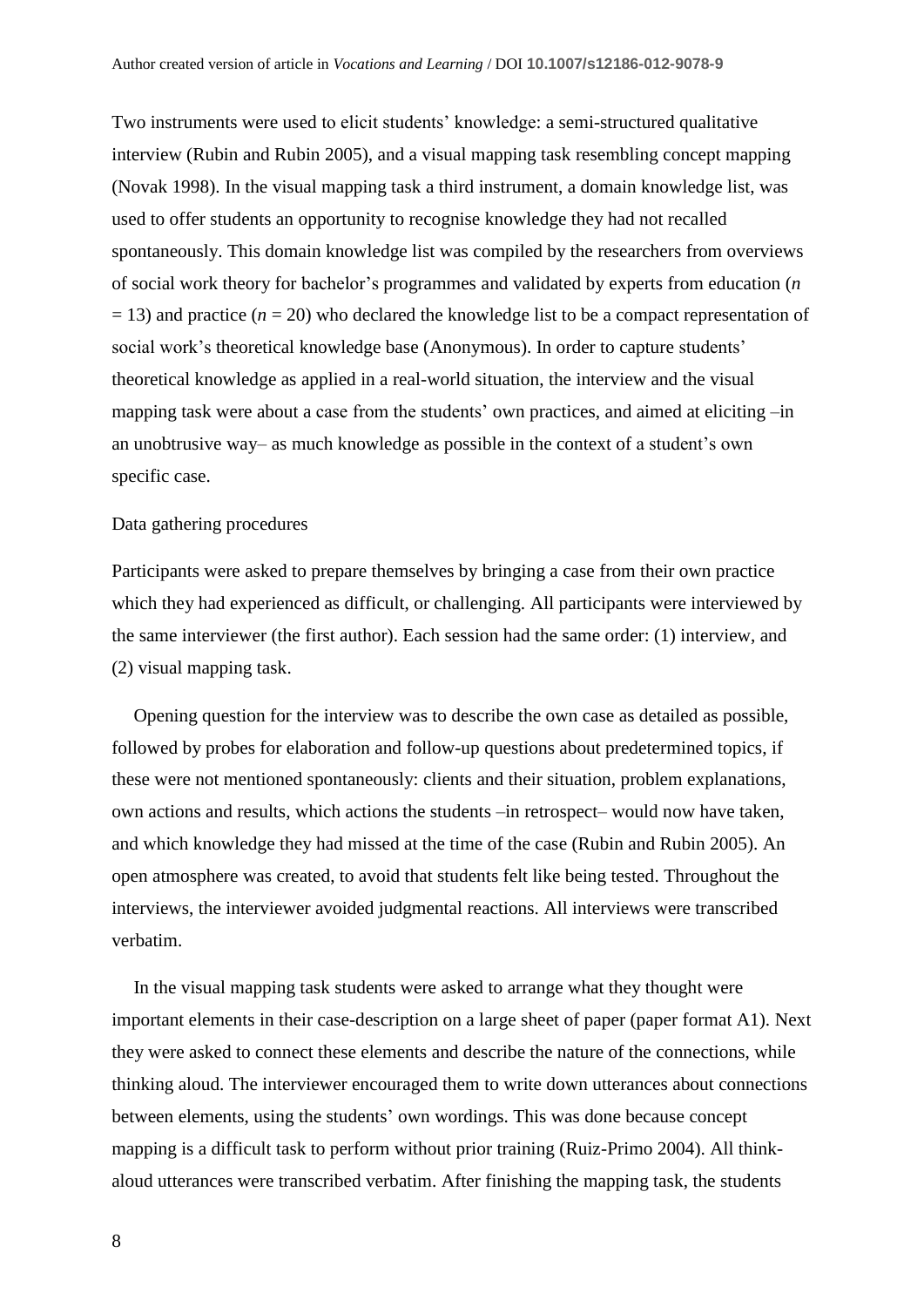were shown the above mentioned domain knowledge list and invited to add knowledge topics from the list to their visual map. 12 Students added topics, 6 students did not.

# Analysis

Because students' materials consisted of unique cases with different content, they were aggregated during analysis to a more abstract, generic level, to make comparison possible. To ensure the quality of the analysis process, we used a procedure of six iterative steps: (1) content analysis of students' interview transcripts and visual maps by individual experts using a predefined analysis instrument; (2) content analysis by individual experts in discussion with a second expert; (3) analysis of the outcomes of step 2, resulting in an extension of the analysis instrument and a qualitative knowledge profile for each student, enabling comparison between students; (4) quantification of the qualitative profiles; (5) independent reliability and validity check of step 1 to 4; and (6) statistical analysis. We will first describe the analysis procedure and then the resulting instrument.

# Analysis procedure

In step 1 the interview transcript and visual map of each student was individually analysed by two experts, using an analysis form containing nine knowledge aspects, derived from literature as indicators of knowledge extent, depth, structure and critical control (Alexander 2003; Bereiter and Scardamalia 1993; Eraut 1994; Schmidt and Boshuizen 1993). The participating experts were seven senior teachers from three social work programmes, with ample experience in assessing final-year students. Each expert analysed the material of 4 to 6 students.

In step 2 a pair of two experts elaborately discussed their step-1 appraisals of a single student's material in sessions of approximately one hour per student. These discussions led to qualitative appraisals of each student's knowledge, underpinned by experts' arguments. The discussions were transcribed verbatim.

In step 3 the researchers qualitatively analysed the discussion transcripts of step 2. This analysis led to adding 4 knowledge aspects and to the extraction of criteria for the appraisal of all 13 knowledge aspects in regard to bachelor's-level. A qualitative profile of each student's knowledge for the 13 aspects was composed.

In Step 4 the researchers quantified the student profiles by scoring the knowledge aspects on an ordinal 5-point rating scale for each aspect, using the criteria formulated in Step 3.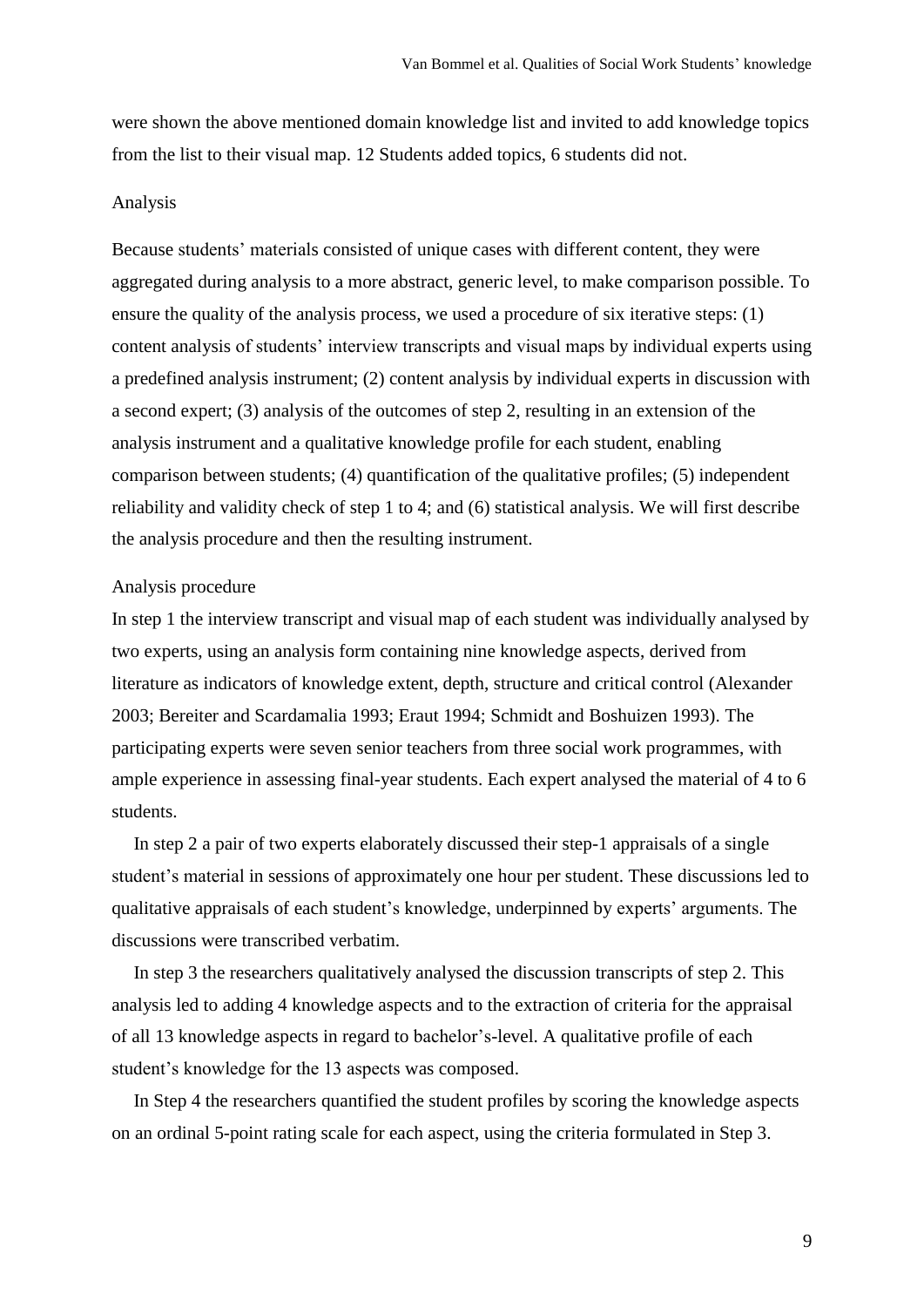Step 5 was a validity and reliability check of step 1 to 4 by two independent domain experts: senior teachers from a master of social work programme. These specialists examined a representative selection of student materials, expert analyses, and student scores to examine if they were able to replicate the appraisal procedure. The remarks of the domain experts led to slight alterations and fine-tuning of the profiles, which added to the validation and reliability of the analysis procedure and instrument.

In step 6 Spearman's correlation coefficients (SPSS 17.0) were computed to explore correlations between students' scores on the 13 knowledge aspects, as well as between these scores and two student features: *prior education* and *grade-point averages.* Hierarchical cluster analysis (between-groups linkage, SPSS 17.0) was performed to identify groups of students and clusters of aspects. Finally, knowledge aspects were conceptually clustered for the four features of expert knowledge: extent, depth, structure, and critical control (Miles and Huberman 1994).

|           | <b>Table 1 Aspects of knowledge quality and their relation to the four features of expert</b> |  |  |  |  |
|-----------|-----------------------------------------------------------------------------------------------|--|--|--|--|
| knowledge |                                                                                               |  |  |  |  |

| Features of<br>expert knowledge |           | Aspects of<br>knowledge quality | Initially<br>formulated<br>aspects | Aspects that<br>emerged from<br>analysis |
|---------------------------------|-----------|---------------------------------|------------------------------------|------------------------------------------|
|                                 | Critical  | Professional language           |                                    | $\boldsymbol{X}$                         |
|                                 | Control   | <b>Explicit concepts</b>        | X                                  |                                          |
|                                 |           | Unarticulated knowledge         |                                    | X                                        |
| Extent                          |           | Situational facts               | X                                  |                                          |
|                                 |           | Relevance                       | $\mathbf X$                        |                                          |
|                                 |           | Completeness of narrative       | X                                  |                                          |
|                                 | Depth     | Work levels                     | X                                  |                                          |
|                                 |           | Accounting for actions          | X                                  |                                          |
|                                 |           | Viewpoints                      |                                    | $\mathbf X$                              |
|                                 |           | Role awareness                  |                                    | $\mathbf X$                              |
|                                 | Structure | Analytical perspective          | X                                  |                                          |
|                                 |           | Complexity                      | X                                  |                                          |
|                                 |           | Completeness of structure       | $\mathbf X$                        |                                          |

10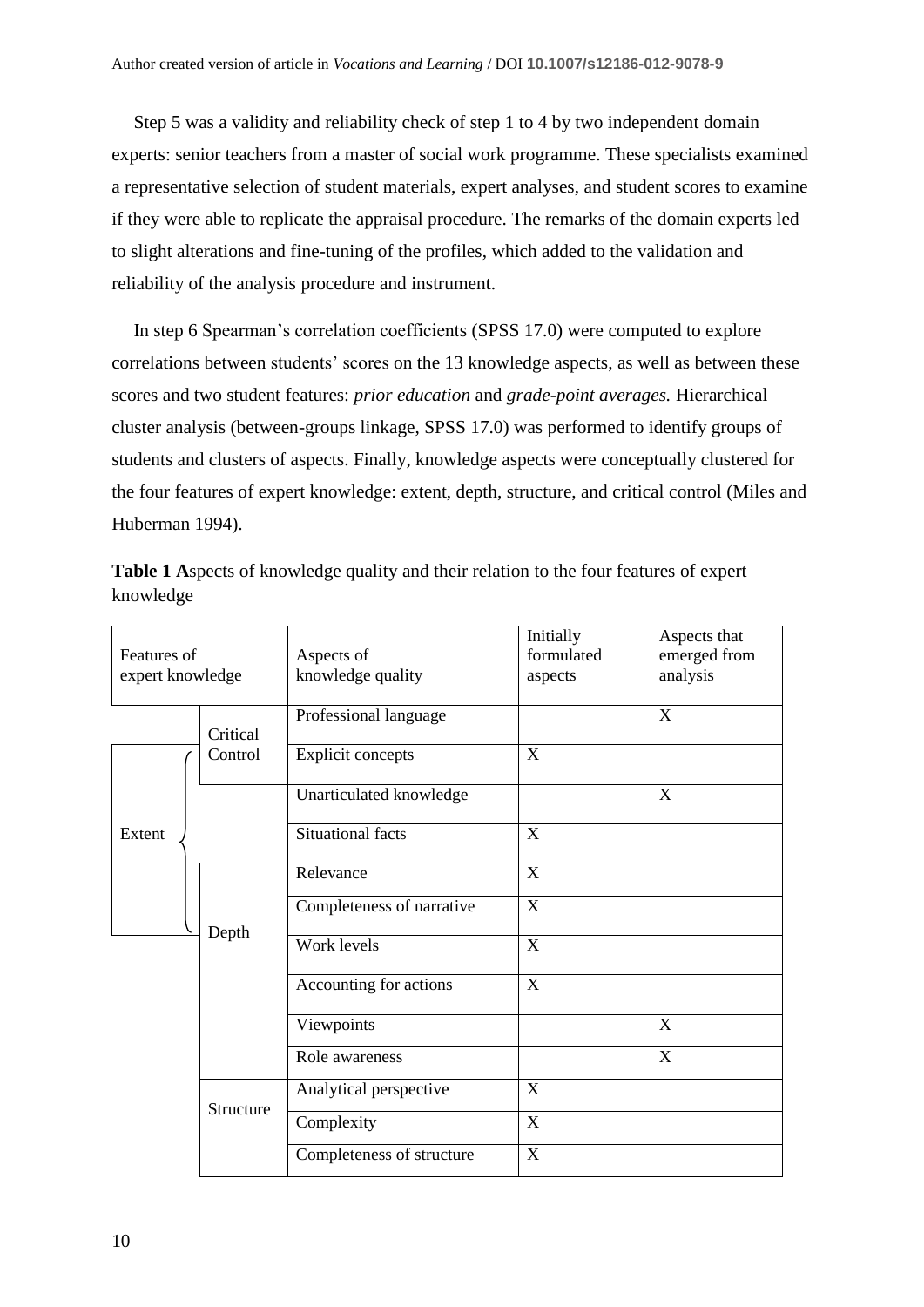An instrument for appraising knowledge qualities

Table 1 shows an overview of all knowledge quality aspects and their connections to the four features of expert knowledge. Nine knowledge aspects were initially derived from literature, four additional aspects emerged from analysis. The resulting analysis instrument, 13 aspects and criteria for their appraisal, is included in Appendix A. Here follows an abbreviated description of aspects and criteria. The nine initially formulated aspects are: *Explicit concepts*: the number of theoretical concepts explicitly mentioned in the narrative (extent; critical control); *Situational facts*: the number and range of situational, contextual facts mentioned in the narrative (extent); *Relevance*: the professional relevance of narrativeelements as to content, including the conciseness of the narrative (extent; depth); *Completeness of the narrative*: the inclusion of all elements essential for a professional description of the case (extent; depth); *Work levels*: the number of work levels (personal; organisational; societal) and connections between these levels that are included in the narrative (depth); *Accounting for actions*: the elaborateness of deliberations and explanations of professional actions (depth); *Analytical perspective*: the explicit use of a methodical cycle and feedback loops to depict and explain the case and own actions within it in the visual map (structure); *Complexity*: the number of relevant elements and work levels plus connections between these in the visual map, varying from simple/linear to complex/systemic (structure); and *Completeness of structure*: the inclusion of all elements essential for a professional depiction of the narrative's structure in the visual map (structure). The four aspects that emerged from analysis are: *Professional language*: use of language, varying from informal, concrete-only and verbose to formal, methodical, abstract, and concise (critical control); *Unarticulated knowledge*: theoretical knowledge which is not explicitly mentioned, but indirectly recognisable in described actions and deliberations (extent); Differentiation in *Viewpoints*: the inclusion of viewpoints of different actors and different work levels (depth); and *Role awareness*: the awareness and handling of one's own professional role in connection to other professionals and contextual circumstances (depth).

# **Results**

A first result consisted of extended individual profiles of students' theoretical knowledge, with summaries and quotations from analysis-protocols and a numerical score for each aspect. Each profile depicts a detailed qualitative portrait of a students' theoretical knowledge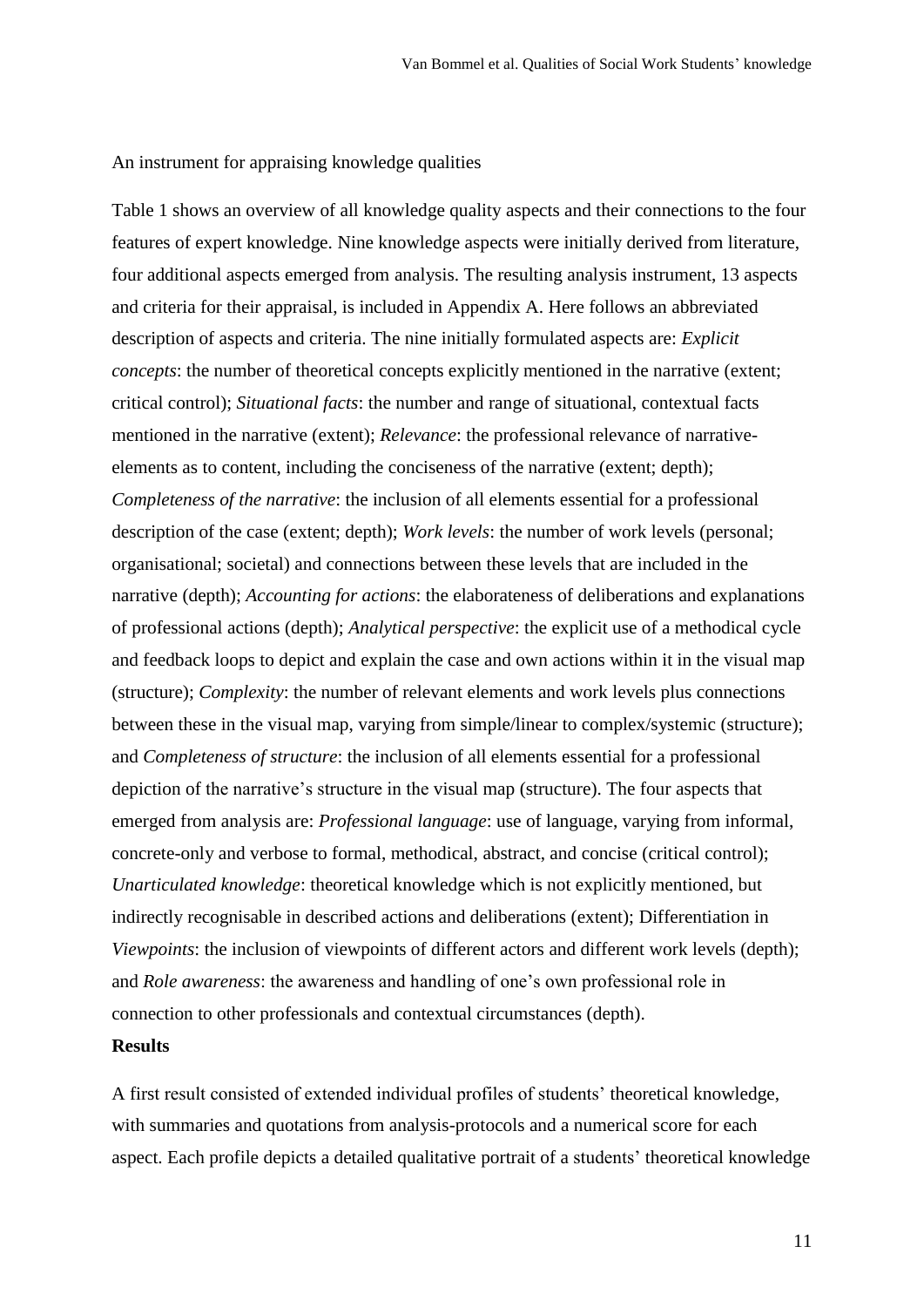situated in real-life context, composed of aspects that enable qualitative appraisal as well as comparison between students. The profiles are too lengthy to include as a whole, but Appendix B shows two examples of appraisals for quality aspect *relevance*: the professional relevance of narrative-elements as to content, including the conciseness of the narrative, which is linked to two knowledge features *extent* and *depth*. The first student in this example received a high score (5) for *relevance*, because the case description contains many relevant elements which are presented in a methodical way and from a well-expressed view on the matters at hand. The second student received a medium score (3) for the same aspect. This student's case description also contains many relevant elements of the work process, but at some point the description lacked recognition of an important legal protocol.

Students' cases were representative of social work practice: difficult, complex situations and client problems, moral dilemmas, lack of ready-made solutions, large responsibilities. For example, students described clients with severe psychiatric and social problems or addictions, with complicated family relationships and multi-cultural settings; and clients who were unwilling to cooperate. They described a variety of own roles, including service provider for clients; team member; coordinator of colleagues and volunteers; advocate for clients' interests.

# **Correlations**

Table 2 shows that high positive correlations were found between knowledge aspects belonging to the same knowledge features: knowledge extent  $(r<sub>s</sub>)$  between .5 and .9), knowledge depth  $(r<sub>s</sub>$  between .8 and .9), knowledge structure  $(r<sub>s</sub> = .9)$ . This is an indication that the aspects of each feature are interrelated. The two aspects indicating critical control did not show significant correlations. No significant correlations were found between the studentfeatures *level of prior education* (A) and *grade-point averages* (B) and any of the knowledge aspects.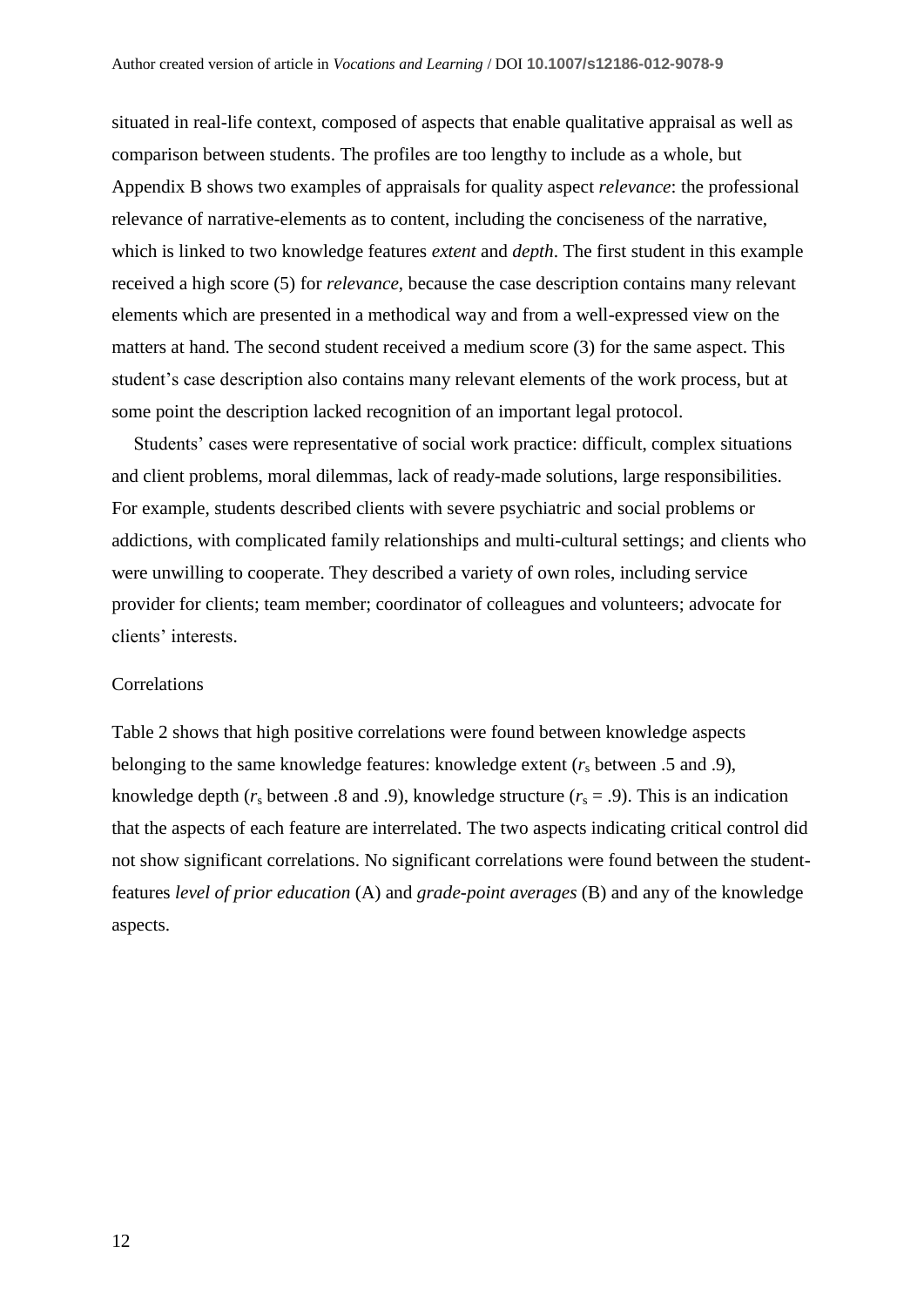|                                | A | B           |        | 2      | 3                  | 4         | 5               | 6              | 7         | 8         | 9       | 10        | 11        | 12 | 13 |
|--------------------------------|---|-------------|--------|--------|--------------------|-----------|-----------------|----------------|-----------|-----------|---------|-----------|-----------|----|----|
| A Prior education              |   |             |        |        |                    |           |                 |                |           |           |         |           |           |    |    |
| <b>B</b> Grade-points averages |   |             |        |        |                    |           |                 |                |           |           |         |           |           |    |    |
| 1. Professional language       |   |             |        |        |                    |           |                 |                |           |           |         |           |           |    |    |
| 2. Explicit concepts           |   |             |        |        |                    |           |                 |                |           |           |         |           |           |    |    |
| 3. Unarticulated knowledge     |   |             |        |        |                    |           |                 |                |           |           |         |           |           |    |    |
| 4. Situational facts           |   | $-.5$       |        |        | $.7^{**}$          |           |                 |                |           |           |         |           |           |    |    |
| 5. Relevance of content        |   |             |        |        | $.6^{**}$          |           |                 |                |           |           |         |           |           |    |    |
| 6. Completeness of narrative   |   | $-.5^\circ$ |        | $.5^*$ | $.7$ <sup>**</sup> | $.8***$   | $.9^{**}$       |                |           |           |         |           |           |    |    |
| 7. Work levels                 |   |             |        |        | $.6^{**}$          | $.9^{**}$ | $.8***$         | $.9^{**}$      |           |           |         |           |           |    |    |
| 8. Accounting for actions      |   |             | $.5^*$ |        | $.7***$            | $.7***$   | $.9^{**}$       | $.9^{**}$      | $.9***$   |           |         |           |           |    |    |
| 9. Viewpoints                  |   |             |        | $.5^*$ | $.7***$            | $.8***$   | $.8^{\ast\ast}$ | $.9^{**}$      | $.9^{**}$ | $.9^{**}$ |         |           |           |    |    |
| 10. Role-awareness             |   |             |        |        | $.7***$            | $.8***$   | $.8***$         | $.9^{**}$      | $.9^{**}$ | $.9***$   | $.9***$ |           |           |    |    |
| 11. Analytical perspective     |   |             | $.5^*$ |        |                    |           |                 |                | $.5^*$    | $.6^*$    |         | $.5^*$    |           |    |    |
| 12. Complexity                 |   |             |        |        |                    |           |                 |                | $.6^{**}$ | $.6^{**}$ | $.5^*$  | $.6***$   | $.9^{**}$ |    |    |
| 13. Completeness of structure  |   |             |        |        |                    |           |                 | $\overline{7}$ |           | $.6^{**}$ |         | $.6^{**}$ |           |    |    |

**Table 2** Significant correlations (Spearman's *rs*) between 2 student features (A and B) and 13 knowledge aspects

\* p < .05; \*\* p < .01.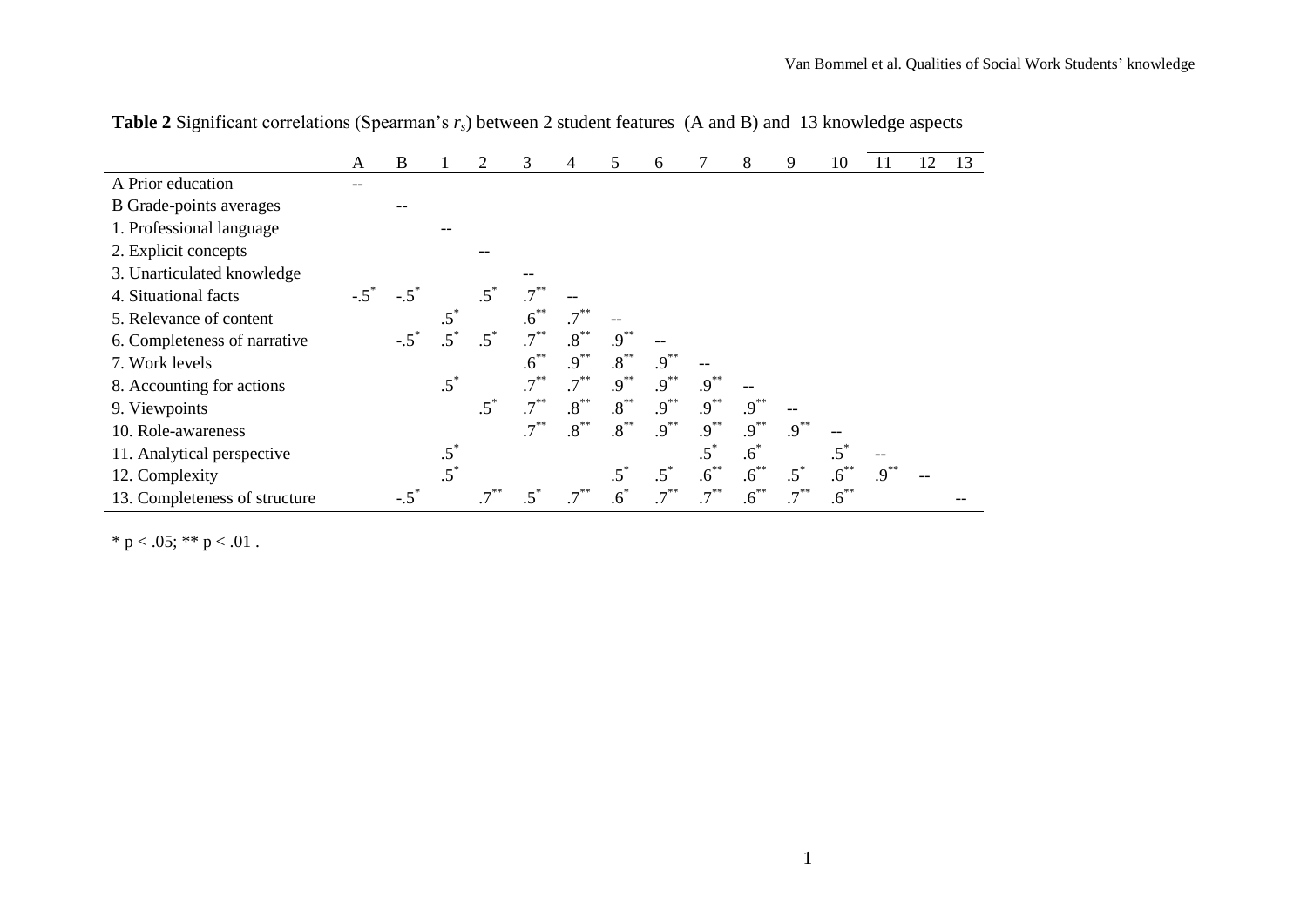|           |                |                |                |                |                | aspect cluster 1 |                |                |             |                |                | aspect cluster 2      |                | aspect cluster 3       |                             |
|-----------|----------------|----------------|----------------|----------------|----------------|------------------|----------------|----------------|-------------|----------------|----------------|-----------------------|----------------|------------------------|-----------------------------|
| Student   | Prior<br>educ- | Grade<br>point |                |                |                |                  |                |                |             |                |                |                       |                |                        |                             |
|           | ation          | averages       | Role           | View           | Work           | Accounting       | Completeness   |                | Situational | Unarticulated  |                | Explicit Completeness | Analytical     |                        | Professional                |
| Gr.H      |                |                | awareness      | points         | levels         | for actions      | of narrative   | Relevance      | Facts       | knowledge      |                | concepts of structure |                | perspective Complexity | language                    |
| H.1       | voc.           | 7,3            | 5              | 5              | 5              | 5                | 5              | 5              | 4           | 3              | 5              | 5                     | 4              | 5                      | 4                           |
|           | H.2 gen.       | 7,2            | 5              | 5              | 5              | 5                | 5              |                |             | 5              |                |                       |                |                        |                             |
|           | H.3 gen.       | 7,1            | 5              | 5              | 5              | 5                | 5              | 5              | 5           | 5              |                |                       | 4              |                        |                             |
|           | H.4 voc.       | 7,6            | 5              | 4              | $\overline{4}$ | 5                | 4              | 5              | 5           | 5              | $\overline{2}$ | 3                     | 4              | 5                      |                             |
| Gr.HM     |                |                |                |                |                |                  |                |                |             |                |                |                       |                |                        |                             |
| HM.1      | gen.           | 7,6            | 5              | $\overline{4}$ | $\overline{4}$ | 5                | 4              | 5              | 2           | 4              | $\overline{c}$ | $\overline{c}$        | 4              | 4                      | $\overline{c}$              |
| HM.2 gen. |                | 7,4            | 4              | 4              | 3              | 4                | 4              | 5              | 4           | $\overline{4}$ | $\mathfrak{Z}$ | 3                     |                |                        | 3                           |
| Gr.M      |                |                |                |                |                |                  |                |                |             |                |                |                       |                |                        |                             |
|           | M.1 gen.       | 7,7            |                | 3              | $\overline{4}$ | 3                | $\overline{2}$ | 4              | 4           | 3              | $\overline{c}$ | 2                     | $\mathfrak{2}$ | 3                      | $\mathcal{D}_{\mathcal{L}}$ |
|           | M.2 voc.       | 8,2            |                | 4              | 3              |                  |                | 5              | 4           | $\overline{2}$ | 3              |                       |                |                        |                             |
|           | M.3 voc.       | 6,8            |                | $\overline{4}$ | 3              | $\overline{2}$   | 3              |                | 4           | 5              | 3              |                       |                |                        |                             |
|           | M.4 gen.       | 8,3            | 3              | 4              | $\overline{2}$ |                  | 3              | 4              |             |                |                |                       |                |                        |                             |
|           | M.5 voc.       | 7,5            | 4              | $\overline{4}$ | 4              |                  | 3              | 3              | Δ           |                |                |                       |                |                        |                             |
|           | M.6 voc.       | 7,6            | 3              | 3              | 2              | $\overline{2}$   | 2              | 3              | 3           | Δ              | 3              |                       |                |                        |                             |
|           | M.7 gen.       | 7,6            | 4              | 3              | $\overline{2}$ | 3                | $\overline{2}$ | $\overline{2}$ | 3           | 3              |                | 2                     |                |                        |                             |
| Gr.L      |                |                |                |                |                |                  |                |                |             |                |                |                       |                |                        |                             |
| L.1       | gen.           | 7,7            | 2              |                |                |                  |                | 2              |             |                | 3              | $\overline{2}$        | 2              | $\mathfrak{D}$         |                             |
| L.2       | voc.           | 8,0            | $\overline{2}$ | 3              | 2              |                  |                |                | ി           | 3              | $\overline{2}$ | $\overline{2}$        |                |                        |                             |
| L.3       | gen.           | 6,6            |                |                |                |                  | 2              | 3              |             | $\overline{2}$ | 2              | 2                     |                |                        |                             |
|           | $L.4$ gen.     | 8,0            |                |                |                |                  |                | 2              |             |                | 3              |                       | 3              |                        |                             |
|           | L.5 voc.       | 8,0            |                |                |                |                  |                |                |             |                | 2              |                       | 2              | 2                      |                             |

# **Table 3** Overview of student groups' scores on a five-point scale )\* for aspect clusters and stand-alone aspects

Gr. = group of students with similar overall scores;  $H = high$ ;  $HM = high/medium$ ;  $M = medium$ ;  $L = low$ . Prior education: voc. = vocational secondary education; gen. = general secondary education.

)\* Note: score  $1 = low$ ; score  $5 = high$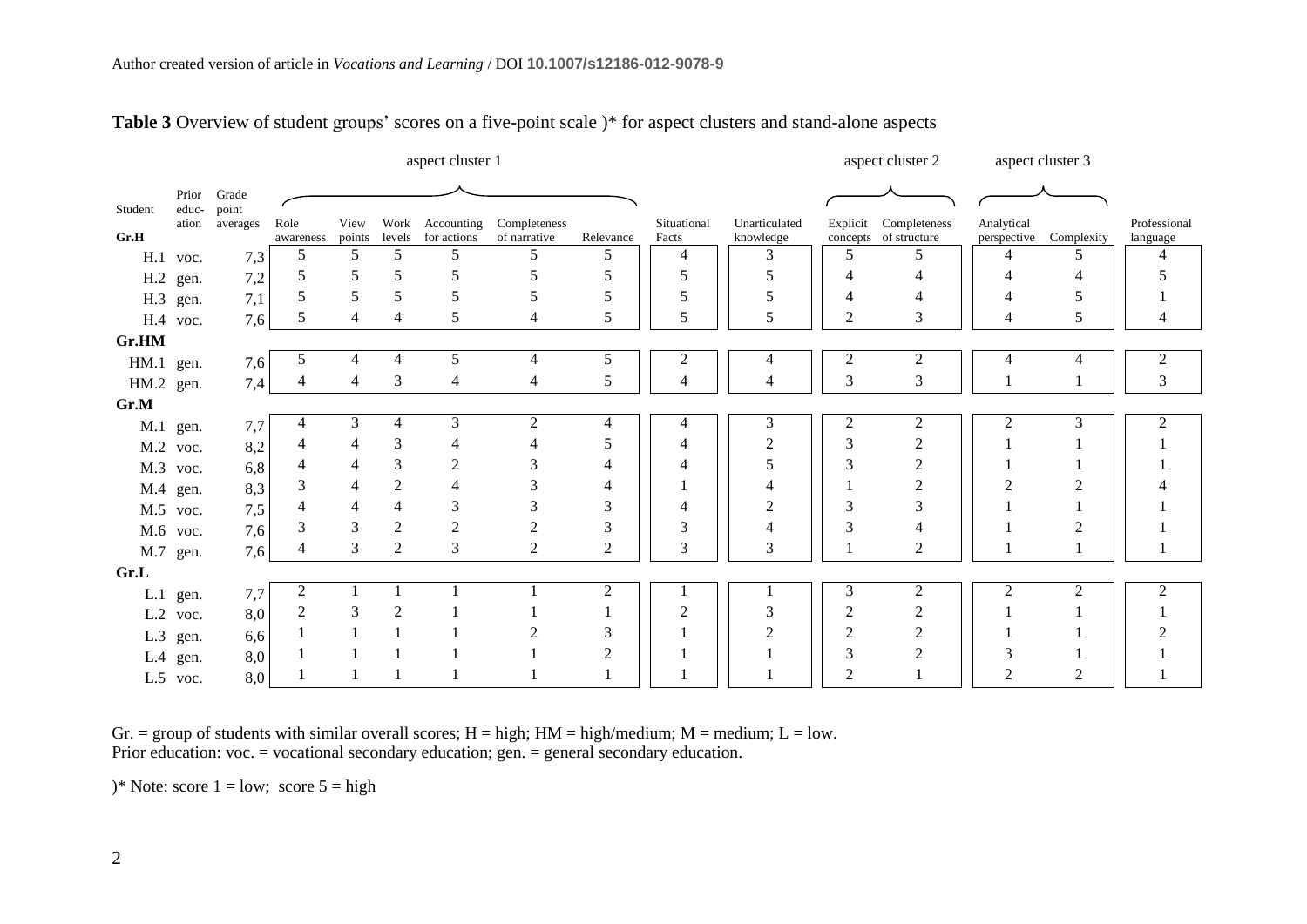# Cluster analysis

Hierarchical cluster analysis applied to students revealed four groups, which differed in the overall height of their scores for the 13 aspects: one group (*n*=4) with overall high scores; one group (*n*=2) with a mixture of high and medium scores; one group (*n*=7) with overall medium scores; and one group (*n*=5) with overall low scores. The same procedure applied to knowledge quality aspects revealed three clusters of aspects, as well as three stand-alone aspects. The first cluster consisted of six extent- and depth-aspects: *relevance, accounting for actions, completeness of narrative, work levels, viewpoints* and *role awareness*. A second cluster contained two aspects: *explicit concepts* and *completeness of structure*. A third cluster included two structure-aspects: *analytical perspective* and *complexity*. The three stand-alone aspects were: *situational facts*, *unarticulated knowledge* and *professional language*.

In Table 3 the four student groups are displayed on the vertical axis, with the high scoring group on top and the low scoring group at the bottom. The 13 knowledge aspect are displayed on the horizontal axis. Thus table 3 shows the scoring profile of each individual student and group of students. Likewise, the scores for each individual aspect and cluster of aspects are visible. From left to right, aspects show a decreasing number of high and medium scores, indicating that aspects on the left are relatively easier to attain than aspects on the right. Table 3 also shows for which knowledge aspects student groups differ most. Group 1 students (1.1 to 1.4) plus one member of group 2 (2.1) stand out from the rest of the students by scoring high on two aspects: *analytical perspective* and *complexity*, both representing knowledge structure. All other students scored low (*n*= 12) or medium (*n*=1) on both structure aspects. Group 4 students (4.1 to 4.5) stand out most from the rest by scoring low on the aspect *role awareness.* All other students scored high (*n*=11) or medium (*n*=2) on this aspect. The narratives of Group 4 students all described difficulties in coping with dilemmas or conflicts about their own roles and/or lack of demarcation of their own role from those of other professionals. 14 Students received low scores for *professional language*, which was largely due to their use of informal language. This is to some extent confirmed by the scores on *explicit concepts*, which shows only three high scores, seven medium and eight low scores.

# Conceptual clustering

Apart from the clustering of aspects in Table 3 (primarily based on the height of the scores), we also made a conceptual clustering by sorting the knowledge quality aspects by the four features of expert knowledge: extent, depth, structure, and critical control. *Knowledge extent*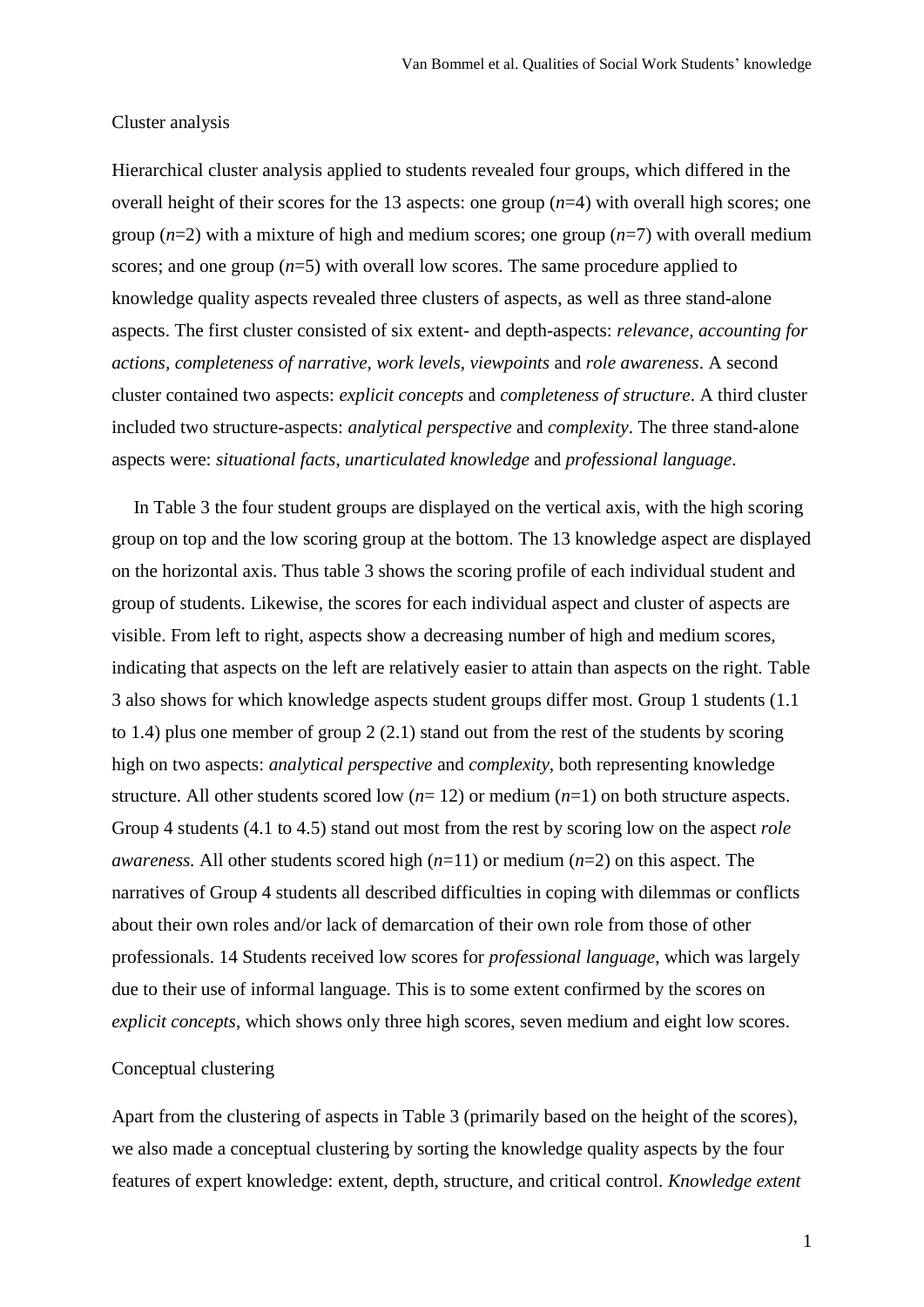combines five aspects representing the number of relevant knowledge elements in the casedescriptions. *Knowledge depth* combines six aspects representing accuracy and complexity and (multiple) perspectives of case-descriptions. *Knowledge structure* contains three aspects representing *analytical perspective, complexity,* and *completeness of the structure* in the visual maps. *Critical control* contains two aspects representing the use of formal knowledge terms.

Table 4 depicts for each aspect the cumulative number of high scores (*4* or*5* on a 5-point scale), medium scores (*3*) or low scores (*1*or *2*). About two-thirds of the students scored high or medium for aspects of knowledge extent and depth. About one-third scored high or medium for aspects of knowledge structure. Less than one-third scored high or medium for one aspect of critical control: *professional language*. Less than two-thirds scored high or medium for the second aspect of critical control *explicit concepts*. For (lack of) critical control it is also interesting to look at the aspect *unarticulated knowledge* which scored high or medium by two thirds, indicating knowledge being present without the student's conscious awareness.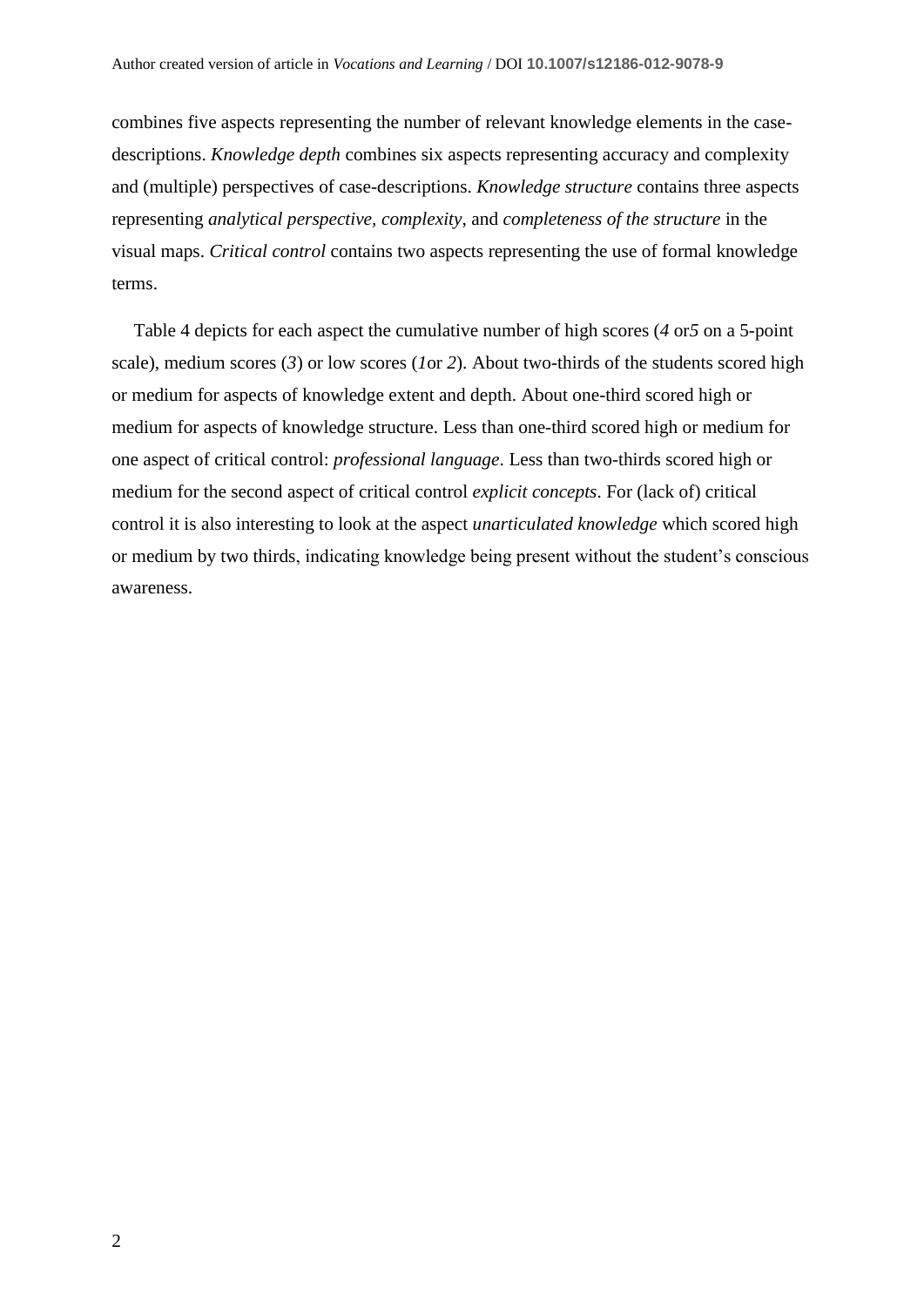|                | KNOWLEDGE EXTENT   |        |             |                    |              | KNOWLEDGE DEPTH       |        |                           | KNOWLEDGE STRUCTURE |              |                           | <b>CRITICAL</b> |          |              |
|----------------|--------------------|--------|-------------|--------------------|--------------|-----------------------|--------|---------------------------|---------------------|--------------|---------------------------|-----------------|----------|--------------|
| Cumulative     | (case-description) |        |             | (case-description) |              |                       |        | (visual map)              |                     |              | <b>CONTROL</b>            |                 |          |              |
| number of      | Explicit           | Situa- | $Un-$       | Rele-              |              | Comple- Accounting    | Work   | Role                      | View-               | Analytical   | Complex-                  | Comple-         | Explicit | Professi-    |
| scores         | concepts           | tional | articulated | vance              |              | teness of for actions | levels | awareness                 | points              | perspective  | ity                       | teness of       | concepts | onal         |
| 18             |                    | facts  | knowledge   |                    | narrative    |                       |        |                           |                     |              |                           | structure       |          | language     |
|                | H                  |        |             |                    |              |                       |        |                           |                     |              |                           |                 | H        | H            |
| 17             |                    |        |             |                    |              |                       |        |                           |                     | $\,$ H       | $\boldsymbol{\mathrm{H}}$ | H               |          |              |
| 16             |                    |        |             |                    |              |                       | H      |                           |                     |              |                           |                 |          |              |
| 15             |                    |        |             |                    | H            | H                     |        |                           |                     |              |                           |                 |          |              |
| 14             |                    | H      | H           | H                  |              |                       |        |                           | H                   |              |                           |                 |          | $\mathbf{M}$ |
| 13             |                    |        |             |                    |              |                       |        | $\boldsymbol{\mathrm{H}}$ |                     | $\mathbf{M}$ | M                         | M               | M        |              |
| 12             | $\mathbf{M}$       |        |             |                    |              |                       |        |                           |                     |              |                           |                 |          |              |
| 11             |                    |        |             |                    |              |                       |        |                           |                     |              |                           |                 |          |              |
| 10             |                    |        |             |                    | $\mathbf{M}$ |                       | M      |                           |                     |              |                           |                 |          |              |
| 9              |                    |        |             |                    |              | M                     |        |                           |                     |              |                           |                 |          |              |
| 8              |                    | M      | M           |                    |              |                       |        |                           |                     |              |                           |                 |          |              |
| $\overline{7}$ |                    |        |             | M                  |              |                       |        | $\mathbf M$               | M                   | L            | L                         |                 |          |              |
| 6              | L                  |        |             |                    |              |                       |        |                           |                     |              |                           | L               |          |              |
| 5              |                    |        |             |                    | L            |                       | L      |                           |                     |              |                           |                 | L        |              |
| $\overline{4}$ |                    | L      | L           |                    |              | L                     |        |                           |                     |              |                           |                 |          |              |
| $\overline{3}$ |                    |        |             | L                  |              |                       |        | L                         | L                   |              |                           |                 |          |              |
| $\overline{2}$ |                    |        |             |                    |              |                       |        |                           |                     |              |                           |                 |          |              |
|                |                    |        |             |                    |              |                       |        |                           |                     |              |                           |                 |          |              |

**Table 4** Cumulative number of low (L), medium (M) and high (H) scores per aspect, with aspects sorted by features of expert knowledge )\*

)\* Note: H, M and L are students' scores on a 5-point rating scale: H = high score (4 or 5), M = medium score (3); L = low score (1 or 2).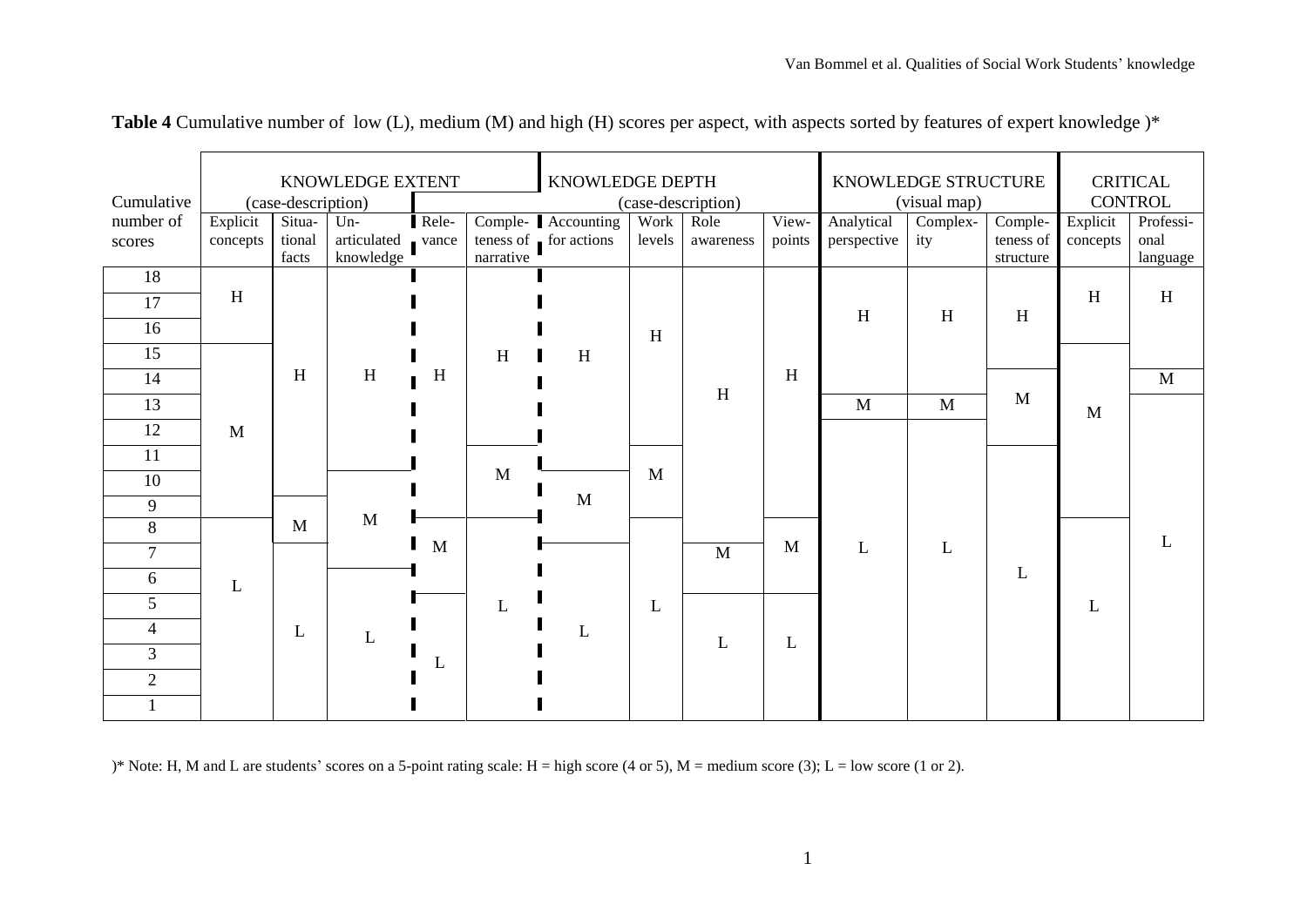## **Discussion and conclusions**

Before discussing the outcomes of our study we will first address methodical issues. Are the instruments and procedures we used for eliciting and appraising students theoretical knowledge in the context of practice valid and reliable? Direct access to social work students' theoretical knowledge in the context of practice is impossible. Social workers cannot thinkaloud while in interaction with clients and colleagues. Indirect access is possible through retrospective reflections, well known to students as a method to explicate knowledge, for example when accounting for actions. Indirect access requires triangulation, using multiple instruments and comparing viewpoints. Multiple instruments were provided by using interviews, concept maps, and a domain knowledge list. Multiple viewpoints were realized by involving senior teachers and domain experts in a six-step procedure for analysis. Asking students to reflect on an own case instead of a standardised case was unusual, but necessary to come as close as possible to real-life practice and the student as a person. Our methods have limitations we are well aware of. As most qualitative methods, they were time-consuming and permitted to question a limited number of students only. However, our instruments and procedures enabled an in-depth exploration valuable for identifying positive and problematic qualities of students' knowledge.

We now arrive at the interpretation of our findings. Is the quality of students' theoretical knowledge in line with what is expected at initial qualification? We found striking differences between groups of students. The knowledge of one group  $(n = 4)$  was highly appraised for all four quality features, including *structure* and *critical control*. The knowledge of three groups  $(n = 13)$  was appraised highly for *extent* and *depth*. The knowledge of one group  $(n = 5)$ received overall low appraisals. Finding differences between students is not surprising in itself, because learning theoretical knowledge as part of professional development is a highly personal process (Daley 2001; Dall'Alba and Barnacle 2007; Hager and Hodkinson 2009). In this process, personal factors interact with elements of instructional design and other contextual factors. However, it is remarkable that we found no correlations between the level of appraisals on the one hand and on the other hand grade-point averages, the results of educational tests, and level of prior education, which is an indicator of cognitive capacities. A possible explanation is that our methods accessed students knowledge-in-practice more closely and personally than educational tests. The low-appraised students, for example,

2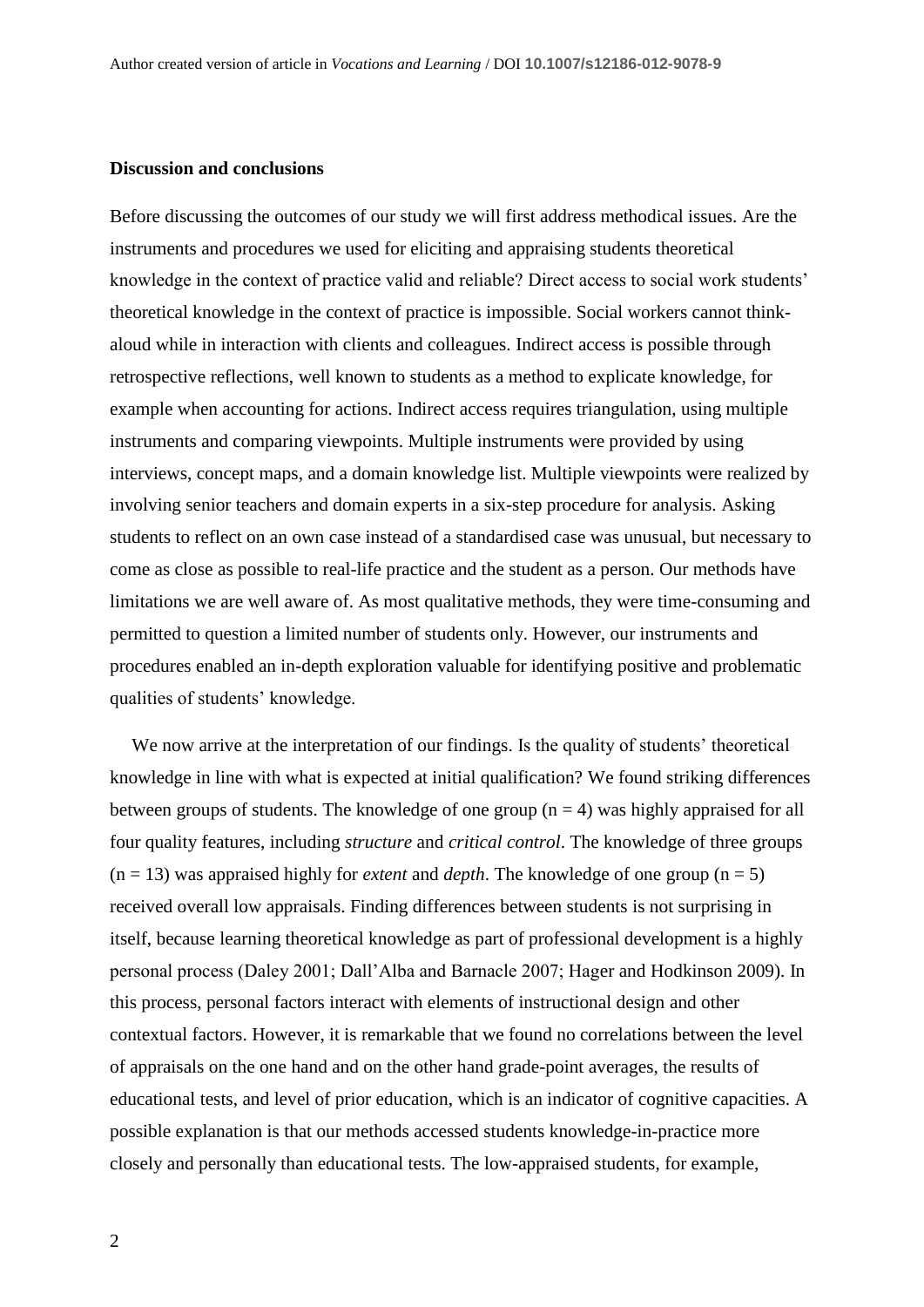seemed inhibited by self-concerns to use the knowledge they had, according to their gradepoint averages, previously demonstrated in educational tests. Their self-concerns affected their performances not only in their cases, but also during their retrospective reflections in the interview and concept map. Though self-concerns are normal for a starting professional, they should not inhibit knowledge use and reflection (Eraut 1994; Van Ewijk 2010). The other participants also encountered role difficulties, but they coped well. Several different explanations are possible: the programme offered the low-appraised students insufficient support; their capabilities were deficient; or the criteria used by the experts in our study were too severe. This raises questions for further research. First, what can realistically be expected of these young adults theoretical knowledge after four years of study? Second, what qualities are required, because of work conditions such as responsibilities, workload, support, and learning opportunities?

Another interesting difference we found is that only the high-appraised students managed to do well on *knowledge structure* and *critical control*. Apparently these students thrived well in their constructivist programme and succeeded in building high quality theoretical knowledge. For this group, the critiques uttered in the debates about constructivist learning do not apply. For the majority, however, low scores on knowledge structure and critical control seem to reflect a negative effect of learning knowledge in authentic learning contexts and through self-directed learning. This is an indication that the majority of students need more explicit knowledge instruction and help in recognising theoretical knowledge in practice and explicating it in a well-structured, analytical manner. The latter is a real challenge for practice, as it is known from research that social workers tend to express their knowledge in an informal way, as did our participants (Osmond and O'Connor 2004). We conclude that constructivist learning is not beneficial or adverse for all students alike. In our next study we intend to examine students' personal factors in interaction with the educational programme.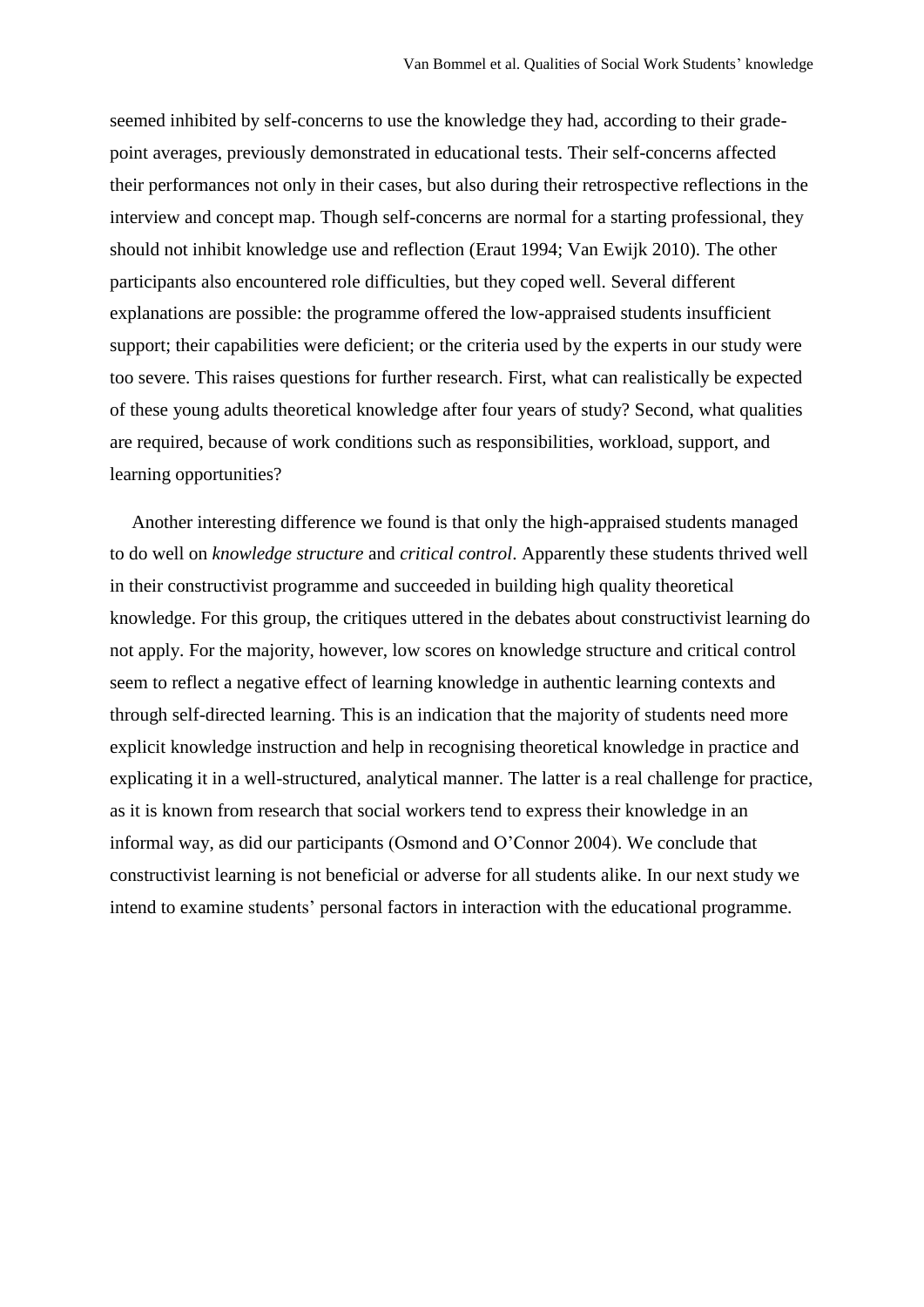#### **References**

- Alexander, P. A. (2003). The development of expertise: The journey from acclimation to proficiency. *Educational Researcher, 32*(8), 10-14.
- Bereiter, C. (2002). *Education and mind in the knowledge age*. Mahwah, NJ: Erlbaum.
- Bereiter, C., & Scardamalia, M. (1993). *Surpassing ourselves. An inquiry into the nature and implications of expertise.* Chicago: Open Court.
- Biggs, J. (2003). *Teaching for quality learning at university.* Maidenhead, UK: Open University Press.
- Billett, S. (2001). Learning throughout working life: Interdependencies at work. *Studies in Continuing Education, 23*(1), 19-35.
- Boshuizen, H. P. A. (2004). Does practice make perfect? In H. P. A. Boshuizen, R. Bromme, & H. Gruber (Eds.), *Professional learning: Gaps and transitions on the way from novice tot expert* (pp. 73-95). Dordrecht, The Netherlands: Kluwer.
- Chi, M. T. H. (1997). Quantifying qualitative analyses of verbal data: A practical guide. *The Journal of the Learning Sciences, 6*(3), 271-315.
- Corbin, J., & Strauss, A. (2008). *Basics of qualitative research. Techniques and procedures for developing grounded theory*. Thousand Oaks, CA: Sage.
- Cosis Brown, H. (1996). The knowledge base of social work. In A. A. Vass (Ed.), *Social work competences. Core knowledge, values and skills* (pp. 8-35). London: Sage.
- Daley, B. J. (2001). Learning and professional practice: A study of four professions. *Adult Education Quarterly, 52*(1), 39-54.
- Dall'Alba, G., & Barnacle, R. (2007). An ontological turn for higher education. *Studies in Higher Education, 32*(6), 679-691.
- Edwards, R. (1998). Mapping, locating and translating: a discursive approach to professional development. *Studies in Continuing Education, 20*(1), 23-38.
- Eraut, M. (1994). *Developing professional knowledge and competence.* Abingdon, UK: RoutlegdeFalmer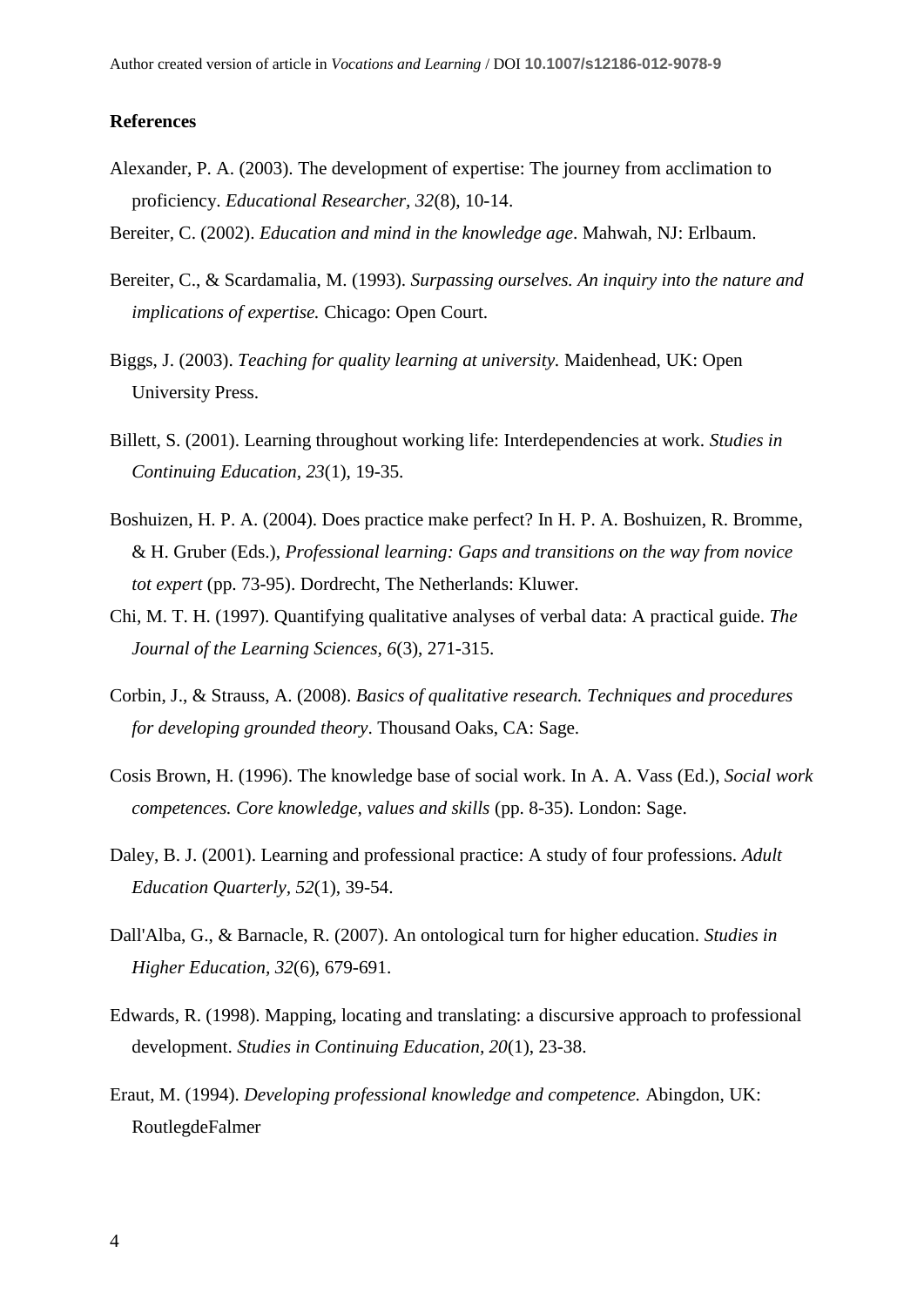- Eraut, M. (2004). Transfer of knowledge between education and workplace settings. In H. Rainbird, A. Fuller, & A. Munro (Eds.), *Workplace learning in context* (pp. 201-221). London: Routledge.
- Eraut, M. (2012). Developing a broader approach to professional learning. In A. Mc Kee & M. Eraut (Eds.), *Learning trajectories, innovations and identity for professional development* (pp. 21-45). Dordrecht, The Netherlands: Springer.
- Hager, P., & Hodkinson, P. (2009). Moving beyond the metaphor of transfer of learning. *British Educational Research Journal, 35*(4), 619-638.
- Kirschner, P. A., Sweller, J., & Clark, R. (2006). Why minimal guidance during instruction does not work: An analysis of the failure of constructivist, discovery, problem-based, experiential and inquiry-based teaching. *Educational Psychologist, 41*(2), 75-86.
- Lave, J. (2009). The practice of learning. In K. Illeris (Ed.), *Contemporary theories of learning* (pp. 200-208).London: Routledge.
- Maton, K., & Moore, R. (Eds.). (2010). *Social realism, knowledge and the sociology of education. Coalitions of the mind.* London: Continuum.
- Miles, M. B., & Huberman, A. M. (1994). *Qualitative data analysis. An expanded sourcebook.* Thousand Oaks, CA: Sage.
- Moust, J., & Schmidt, H. (1998). *Probleemgestuurd onderwijs [Problem-based education]*. Groningen, The Netherlands: Wolters-Noordhoff.
- Novak, J. D. (1998). *Learning, creating and using knowledge. Concept maps as facilitative tools in schools and corporations.* Mahwah, NJ: Erlbaum.
- Osmond, J., & O'Connor, I. (2004). Formalizing the unformalized: Practitioners' communication of knowledge in practice. *British Journal of Social Work, 34*(5), 677-692.
- Otto, H.-U., Polutta, A., & Ziegler, H. (Eds.). (2009). *Evidence-based practice - Modernising the knowledge based of social work?* Opladen and Farmington Hills, MI: Budrich.
- Parton, N., & O'Byrne, P. (2000). *Constructive social work. Towards a new practice.* Basingstoke, UK: Palgrave Macmillan.
- Payne, M. (2009). Knowledge, evidence and the wise person of practice. In H.-U. Otto, A. Polutta, & H. Ziegler (Eds.), *Evidence-based practice - Modernising the knowledge base of social work?* (pp. 77-94). Opladen and Farmington Hills, MI: Budrich.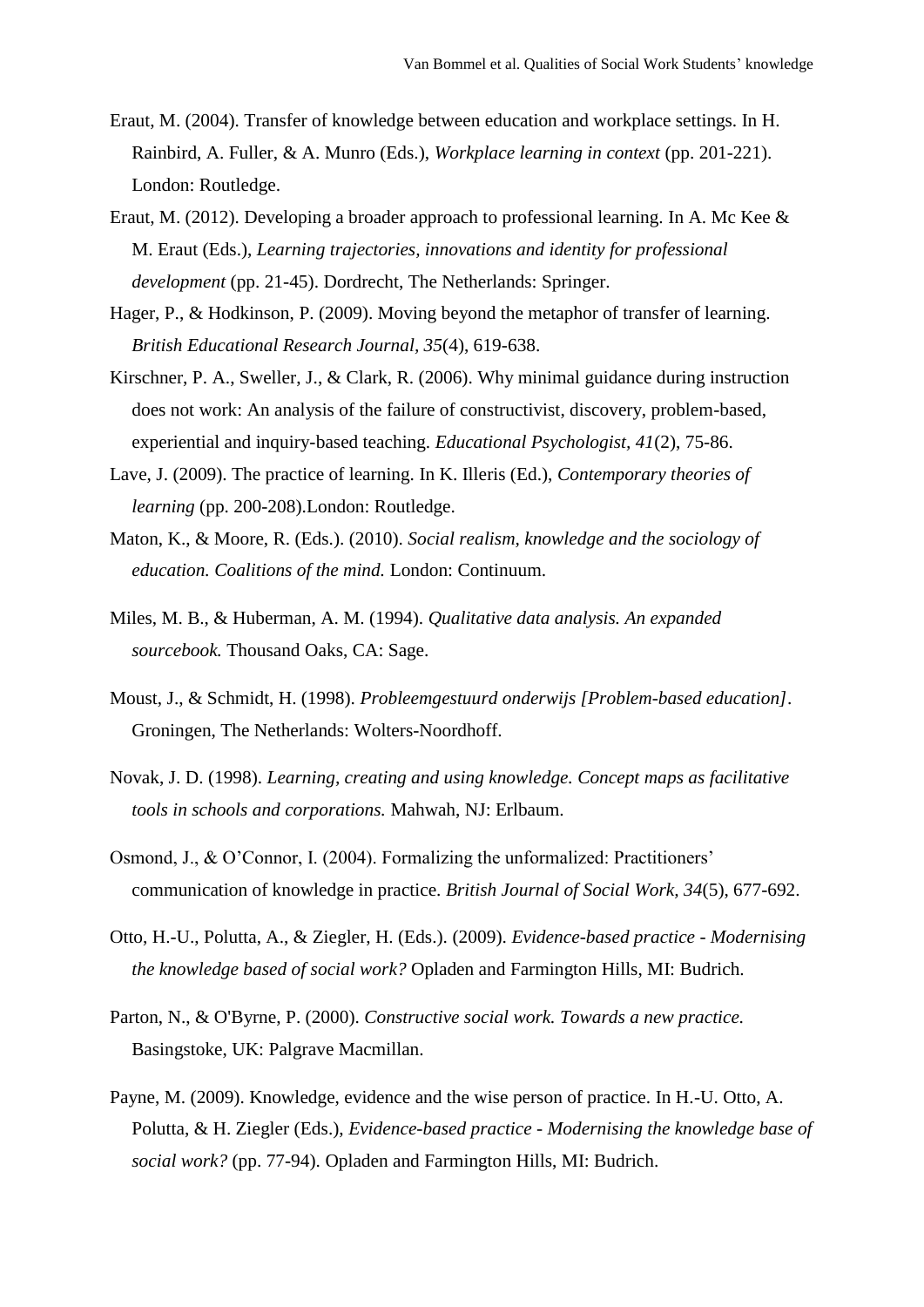- Rubin, H. R., & Rubin, I. S. (2005). *Qualitative interviewing. The art of hearing data.* Thousand Oaks, CA: Sage.
- Ruiz-Primo, M. A. (2004). Examining concept maps as assessment tool. *First International Conference on Concept Mapping*. [http://cmc.ihmc.us/papers/cmc2004-036.](http://cmc.ihmc.us/papers/cmc2004-036) Accessed 17 January 2009.
- Schmidt, H. G., & Boshuizen, H. P. A. (1993). On acquiring expertise in medicine. *Educational Psychology Review, 5*, 1-17.
- Schön, D. A. (1983). *The reflective practitioner. How professionals think in action.* New York: Basic Books.
- Sectorraad HSAO. (2008). *Vele takken, één stam. Kader voor de hogere sociaal-agogische opleidingen [Many branches, one trunk. A framework for bachelor's programmes for social workers].* Amsterdam: SWP.
- Simons, P. R. J., Van der Linden, J., & Duffy, T. (Eds.). (2000). *New learning.* Dordrecht, The Netherlands: Kluwer.
- Spiro, R. J., & DeSchryver, M. (2009). Constructivism. When it's the wrong idea and when it's the only idea. In S. Tobias & T. M. Duffy (Eds.), *Constructivist instruction: success or failure?* (pp. 106-123). New York: Routledge.
- Strasser, J., & Gruber, H. (2004). The role of experience in professional training and development of psychological counsellors. In H. P. A. Boshuizen, R. Bromme, & H. Gruber (Eds.), *Professional learning: Gaps and transitions on the way from novice to expert* (pp. 11-27). Dordrecht, The Netherlands: Kluwer.
- Taylor, C., & White, S. (2000). *Practising reflexivity in health and welfare. Making knowledge.* Maidenhead, UK: Open University Press.
- Tobias, S., & Duffy, T. M. (Eds.). (2009). *Constructivist instruction. Success or failure.* New York: Routledge.
- Tynjälä, P. (2009). Connectivity and transformation in work-related learning Theoretical foundations. In M.-L. Stenström & P. Tynjälä (Eds.), *Towards integration of work and learning. Strategies for connectivity and transformation* (pp. 11-37). New York: Springer.
- Van Ewijk, H. (2010). *European social policy and social work. Citizenship-based social work.* London: Routledge.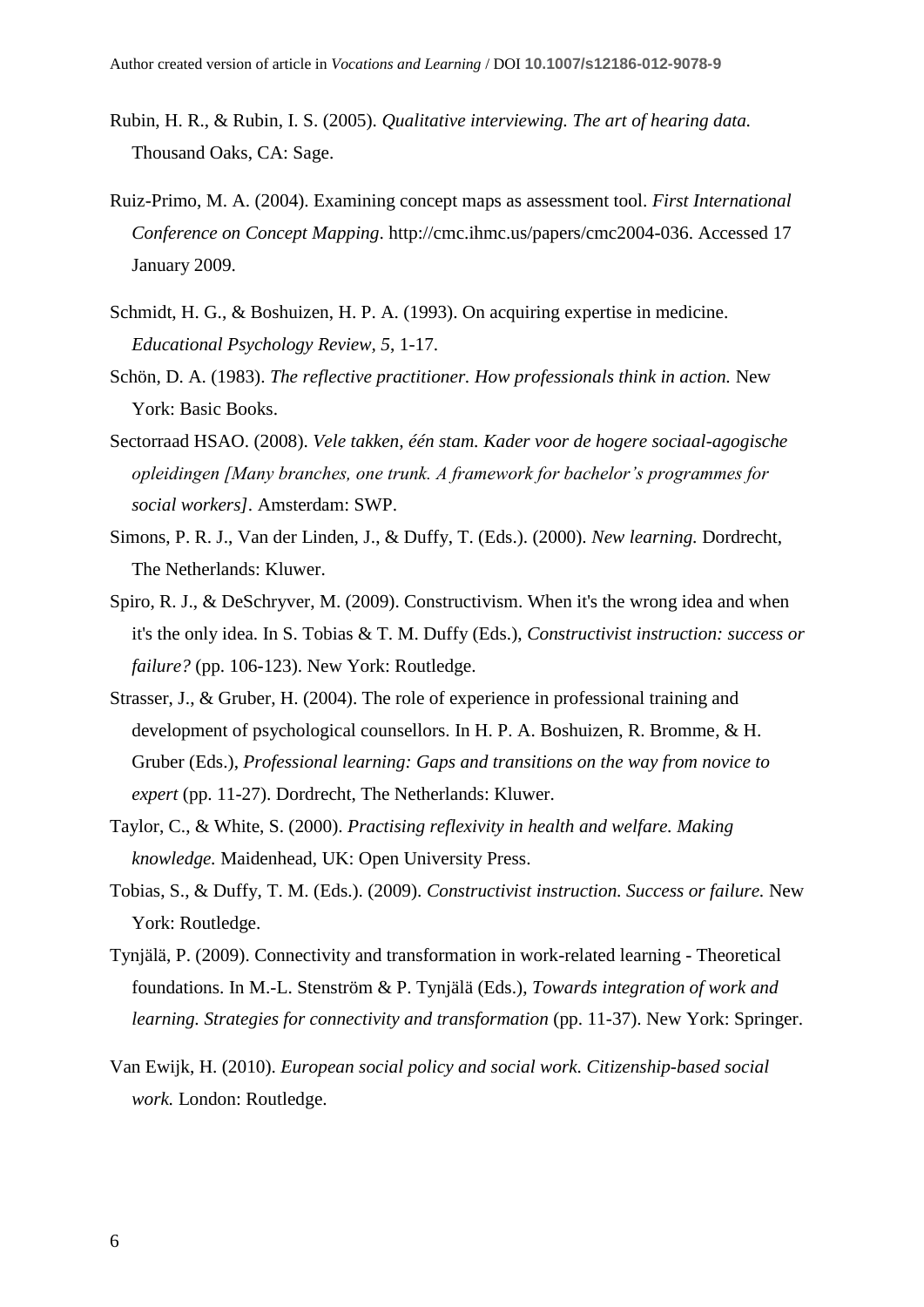- Van Merriënboer, J. J. G. (1997). *Training complex skills. A four-component instructional design model for technical training.* Englewood Cliffs, NJ: Educational Technology Publications.
- Wenger, E. (1998). *Communities of practice: Learning, meaning and identity.* Cambridge, MA: Cambridge University Press.
- Wheelahan, L. (2010). *Why knowledge matters in curriculum. A social realist argument.* Abingdon, UK: Routledge.

Yin, R. K. (2003). *Case Study Research.* Thousand Oaks, CA: Sage.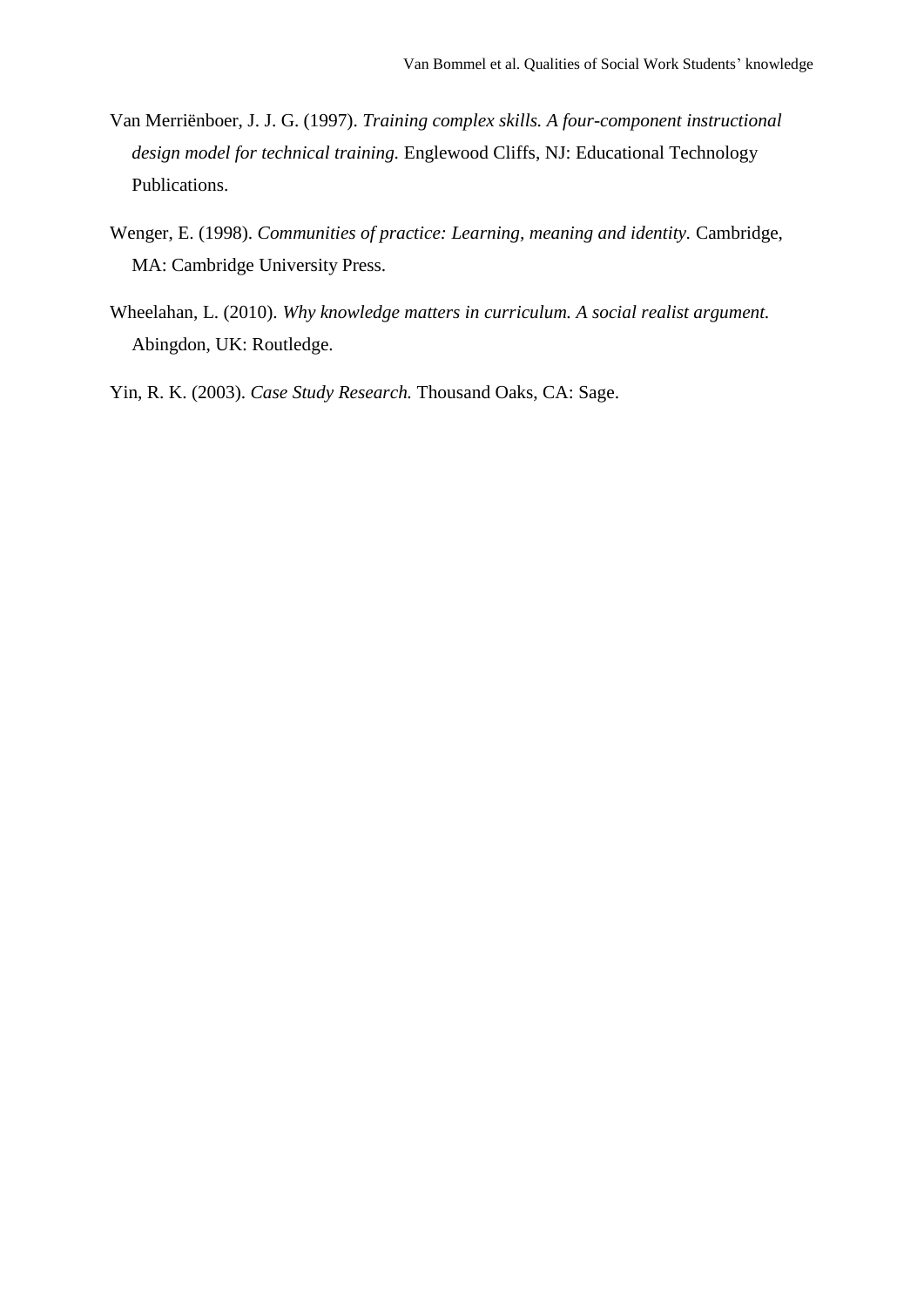**Appendix A** Criteria for scoring knowledge aspects at initial qualification at bachelor's level

| and the knowledge features they represent |
|-------------------------------------------|
|-------------------------------------------|

| Aspects                      | Criteria for a low appraisal                                | Criteria for a high appraisal                                 | Knowledge   |
|------------------------------|-------------------------------------------------------------|---------------------------------------------------------------|-------------|
|                              |                                                             |                                                               | feature     |
| Professional                 | Informal language, using lay terms                          | Formal language, using                                        | Critical    |
| language                     | only.                                                       | professional terms, including                                 | Control     |
|                              | Language is verbose (a long-                                | concepts and methodical terms.                                |             |
|                              | winded story), and concrete only.                           | Language is concise, to the point,                            |             |
|                              |                                                             | abstract as well as concrete.                                 |             |
| (Number of)                  | Less than 15 conceptual terms                               | More than 45 conceptual terms                                 | Critical    |
| Explicit                     | counted in case description.                                | counted in case description.                                  | $Control +$ |
| concepts                     |                                                             |                                                               | Extent      |
| Unarticulated                | Actions seem random (trial and                              | Descriptions of adequate actions                              | Extent      |
| knowledge                    | error).                                                     | and deliberations, and a                                      |             |
|                              | Inadequate actions and                                      | methodical approach reveal                                    |             |
|                              | deliberations, revealing no                                 | underlying theoretical                                        |             |
|                              | underlying theoretical knowledge                            | knowledge, adequate for the                                   |             |
|                              | and an inadequate approach for                              | case. Unarticulated theoretical                               |             |
|                              | the case. Unarticulated theoretical                         | knowledge is recognisable in                                  |             |
|                              | knowledge is recognisable in none                           | most actions and deliberations.                               |             |
|                              | or very few actions and                                     |                                                               |             |
|                              | deliberations.                                              |                                                               |             |
| (Range of)                   | A small number of situational                               | A large number of situational                                 | Extent      |
| Situational                  | facts is described, limited to a                            | facts is described, comprising a                              |             |
| facts                        | narrow context (mostly of clients                           | broad context (including that of                              |             |
|                              | and oneself).                                               | clients, oneself, one's                                       |             |
|                              |                                                             | organisation and society).                                    |             |
| (Professional)               | Superficial, incoherent mentioning                          | In-depth, coherent mentioning of                              | Extent +    |
| Relevance                    | of elements with no explanations.                           | elements, with elaborate                                      | Depth       |
| (of content)                 | Random actions, trial and error,                            | explanations. Deliberated,                                    |             |
|                              | without deliberations. Either too                           | methodical actions, focused on                                |             |
|                              | limited (leaving essentials out), or                        | goals. Focused on essential                                   |             |
|                              | too extended (too many details).                            | elements.                                                     | $Extent +$  |
| Completeness<br>of narrative | Elements which are essential for                            | Rich description of the situation-                            |             |
|                              | understanding the situation-at-<br>hand are left out of the | at-hand, including                                            | Depth       |
|                              | description. For example: some of                           | all relevant actors, their<br>immediate situation and broader |             |
|                              | the relevant actors, parts of their                         | context;                                                      |             |
|                              | situations and/or the broader                               | all relevant (methodical) actions.                            |             |
|                              | context and/or relevant                                     |                                                               |             |
|                              | (methodical) actions are missing.                           |                                                               |             |
| (Number of)                  | Only one work level (personal;                              | All three work levels (personal;                              | Depth       |
| Work levels                  | organisational; societal) is                                | organisational; societal) are                                 |             |
|                              | mentioned and even this level is                            | mentioned and elaborated upon,                                |             |
|                              | treated in a narrow way.                                    | with connections between the                                  |             |
|                              |                                                             | work levels.                                                  |             |
|                              |                                                             |                                                               |             |
| Accounting for               | Limited accounting for actions;                             | Actions are accounted for by                                  | Depth       |
| actions                      | little explicit mentioning of                               | explicit and elaborate                                        |             |
|                              | deliberations and/or explanations.                          | deliberations and explanations.                               |             |
|                              |                                                             |                                                               |             |
| (Differentiation             | Only one actor's viewpoint is                               | Viewpoint of actors at all work                               | Depth       |
| in) Viewpoints               | elaborated upon, possibly the                               | levels are mentioned, considered                              |             |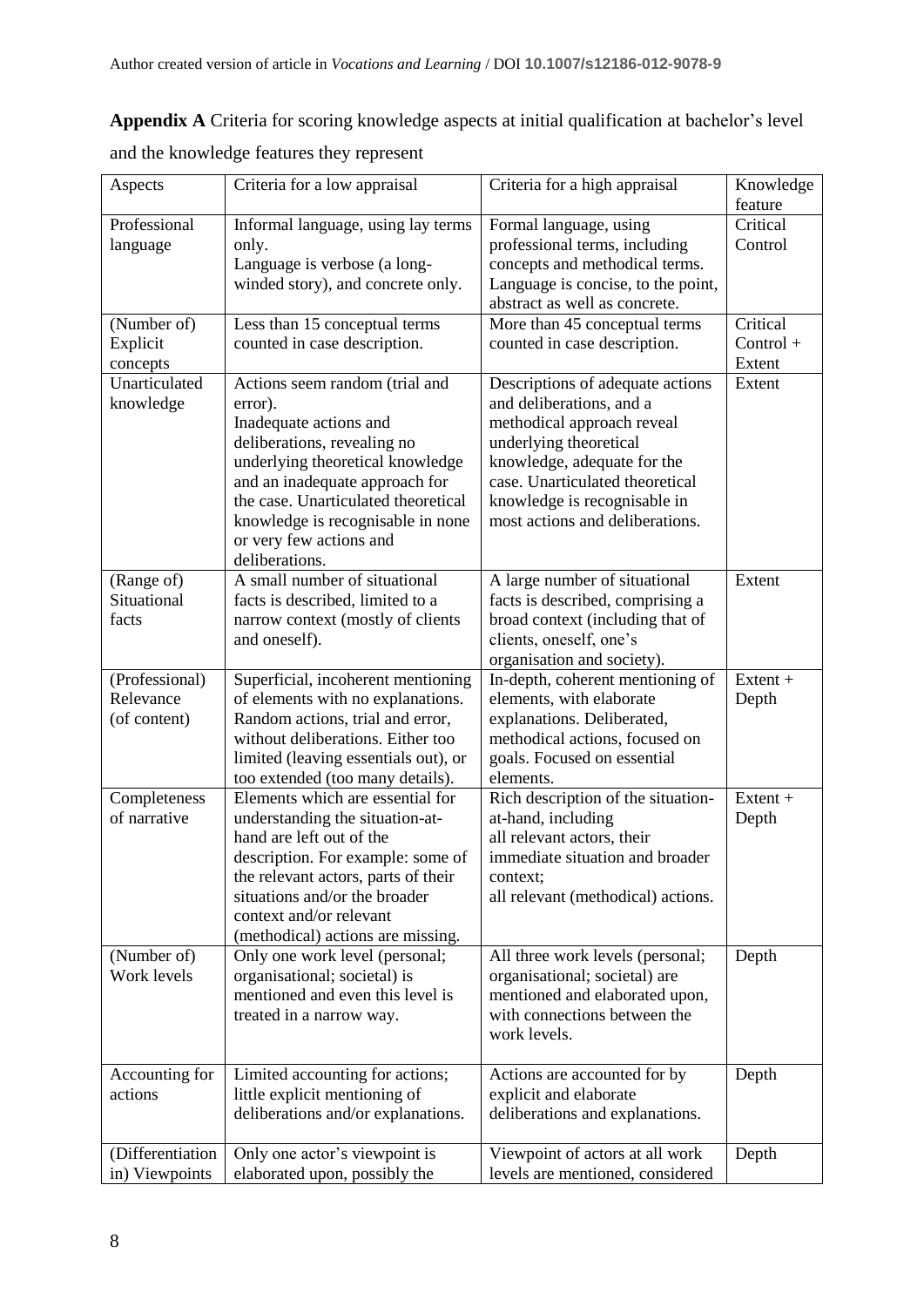| Aspects                      | Criteria for a low appraisal                                                                                                                                                                                                                                                                             | Criteria for a high appraisal                                                                                                                                                                                                                                                                                                                    | Knowledge<br>feature |
|------------------------------|----------------------------------------------------------------------------------------------------------------------------------------------------------------------------------------------------------------------------------------------------------------------------------------------------------|--------------------------------------------------------------------------------------------------------------------------------------------------------------------------------------------------------------------------------------------------------------------------------------------------------------------------------------------------|----------------------|
|                              | student's own viewpoint. Only<br>one way of looking at matters, no<br>other viewpoints are considered.                                                                                                                                                                                                   | and dealt with.<br>Matters are looked at from<br>different angles and viewpoints                                                                                                                                                                                                                                                                 |                      |
| Role awareness               | No mentioning of reciprocal<br>influences of own and other<br>actor's roles. Own role and<br>influence on events or behaviour<br>is not recognised, things happen to<br>the student. Passive attitude, own<br>role is not adjusted.<br>No awareness of limitations of<br>own tasks and responsibilities. | Systemic view on own and other<br>actors' roles involved in the case.<br>Own role and influence on<br>events or behaviour is recognised<br>and accounted for. Active<br>attitude and role adjustment<br>when things don't go as initially<br>expected.<br>Awareness of own professional<br>tasks and responsibilities and<br>limitations.        | Depth                |
| Analytical<br>perspective    | Visual map is descriptive only,<br>merely depicting actors and<br>actions, without methodical<br>connections between analysis,<br>goals, actions and outcomes.                                                                                                                                           | Visual map is descriptive and<br>analytic: elements in the map are<br>connected in a methodical way:<br>feedback loops between<br>analyses, goals, actions and<br>outcomes. Connections are<br>explained.                                                                                                                                        | Structure            |
| Complexity                   | Simple linear, temporal structure (<br>'and then, and then – story'). No<br>feedback loops. Only one level<br>(micro or meso) is depicted.<br>Arrows depict one-way influences<br>only.                                                                                                                  | Complex, circular, systemic<br>structure, with feedback loops.<br>Map depicts an explanation of<br>processes. Arrows depict<br>reciprocal influences. Three<br>work levels (personal;<br>organisational; societal) are<br>depicted and connected. The map<br>contains the essence of the<br>narrative and is an abstraction of<br>the narrative. | Structure            |
| Completeness<br>of structure | Important methodical elements<br>and/or connections are missing.<br>Only one-way connections.<br>Connections between work levels<br>are missing.                                                                                                                                                         | Important methodical elements<br>are represented. Connections are<br>reciprocal. All work levels<br>(personal; organisational;<br>societal) are mentioned and<br>interconnected.                                                                                                                                                                 | Structure            |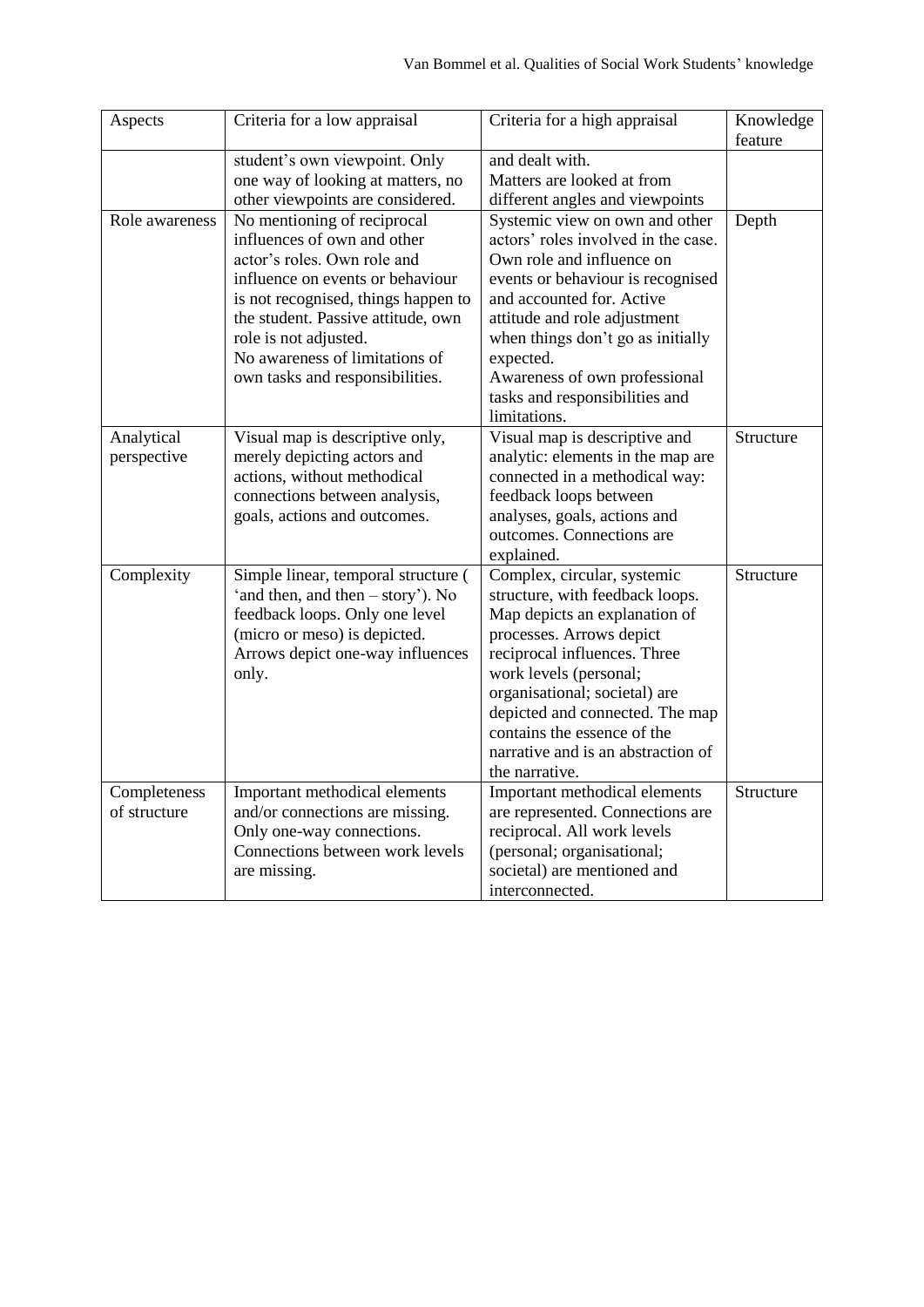**Appendix B** Examples of qualitative analysis of case-description with references to student

interview-protocol

|                 |       |                                                 |                                                 | Examples 1 - Knowledge aspect: (Professional) Relevance of knowledge elements in case description |
|-----------------|-------|-------------------------------------------------|-------------------------------------------------|---------------------------------------------------------------------------------------------------|
| Student         | Score | Summary                                         | Experts' quotations                             | Student-protocol                                                                                  |
| HM <sub>2</sub> | 5     | This student mentions                           | "At the end of her story,                       | "For in fact it is a group- and                                                                   |
|                 |       | very relevant facts,                            | you can see she is aware                        | team-development process                                                                          |
|                 |       | actions & choice                                | of positions, roles,                            | I could have paid more                                                                            |
|                 |       | deliberations and a                             | capacities, qualities,                          | attention to that process in my                                                                   |
|                 |       | background view on                              | personalities and their                         | coordinating role. That might                                                                     |
|                 |       | matters. While                                  | influences." "She knows                         | have prevented the cooperation                                                                    |
|                 |       | describing a                                    | what she is doing and                           | problem. If we had developed                                                                      |
|                 |       | cooperation problem,                            | what her aim is."                               | the feeling of being a group                                                                      |
|                 |       | she does not lose sight                         | "She expresses her view                         | more than we did, like that we                                                                    |
|                 |       | of the project aims.<br>Factors influencing the | on developmental aid:<br>bringing a fishing-rod | could have said anything to<br>each other. But that also has to                                   |
|                 |       | problem are                                     | instead of a fish. I found                      | do with the relationships                                                                         |
|                 |       | mentioned, as well as                           | that an important                               | between people."                                                                                  |
|                 |       | her actions to improve                          | statement."                                     | "I put her in charge at the day                                                                   |
|                 |       | cooperation. Although                           |                                                 | of the event, and in this role                                                                    |
|                 |       | relevant concepts are                           |                                                 | she could show her                                                                                |
|                 |       | not mentioned                                   |                                                 | capabilities."                                                                                    |
|                 |       | spontaneously, they                             |                                                 | "Sustainability means that                                                                        |
|                 |       | are added after                                 |                                                 | things should go on [after you                                                                    |
|                 |       | marking the structured                          |                                                 | leave]. My view on                                                                                |
|                 |       | domain knowledge                                |                                                 | developmental aid is that, well,                                                                  |
|                 |       | list.                                           |                                                 | you could tell them what to do,                                                                   |
|                 |       |                                                 |                                                 | but if you want them to do it                                                                     |
|                 |       |                                                 |                                                 | on their own, or if you want                                                                      |
|                 |       |                                                 |                                                 | them to develop, you have to                                                                      |
|                 |       |                                                 |                                                 | give them the chance to do it                                                                     |
|                 | 3     |                                                 | "His remark on the                              | themselves."                                                                                      |
| M <sub>5</sub>  |       | This student mentions<br>relevant facts         | parent's influence was a                        | "This report has standard                                                                         |
|                 |       | (observations of the                            | relevant observation."                          | headings, and you have to<br>insert specific data, and then                                       |
|                 |       | client), actions and                            | "He has a clear idea of                         | you have to summarise and                                                                         |
|                 |       | choice deliberations,                           | the process and the                             | state your own judgment and                                                                       |
|                 |       | He has some strong                              | competencies he needs                           | advice."                                                                                          |
|                 |       | views of his own on                             | to fulfil his role." "He                        | Yes, during the conversation                                                                      |
|                 |       | which actions to take                           | did not agree with his                          | [with the clients] I would have                                                                   |
|                 |       | and how, which are                              | supervisor on what                              | asked other things [other than                                                                    |
|                 |       | not wholly in                                   | action to take." "He                            | my supervisor did], and maybe                                                                     |
|                 |       | accordance with the                             | wants to work                                   | I would have pursued things                                                                       |
|                 |       | professional standards.                         | independently; he                               | further. For instance about the                                                                   |
|                 |       |                                                 | doesn't seem to realise                         | father smoking pot." "I should                                                                    |
|                 |       |                                                 | the importance of                               | have asked my supervisor to                                                                       |
|                 |       |                                                 | checking with a                                 | sign the report, but I didn't."                                                                   |
|                 |       |                                                 | colleague [a protocol,                          | "Our advice was not adopted                                                                       |
|                 |       |                                                 | which is important in                           | [by the judge]; there are all                                                                     |
|                 |       |                                                 | this legal context]."                           | kinds of rules, and it turned out<br>our advise didn't fit these rules                            |
|                 |       |                                                 |                                                 | exactly."                                                                                         |